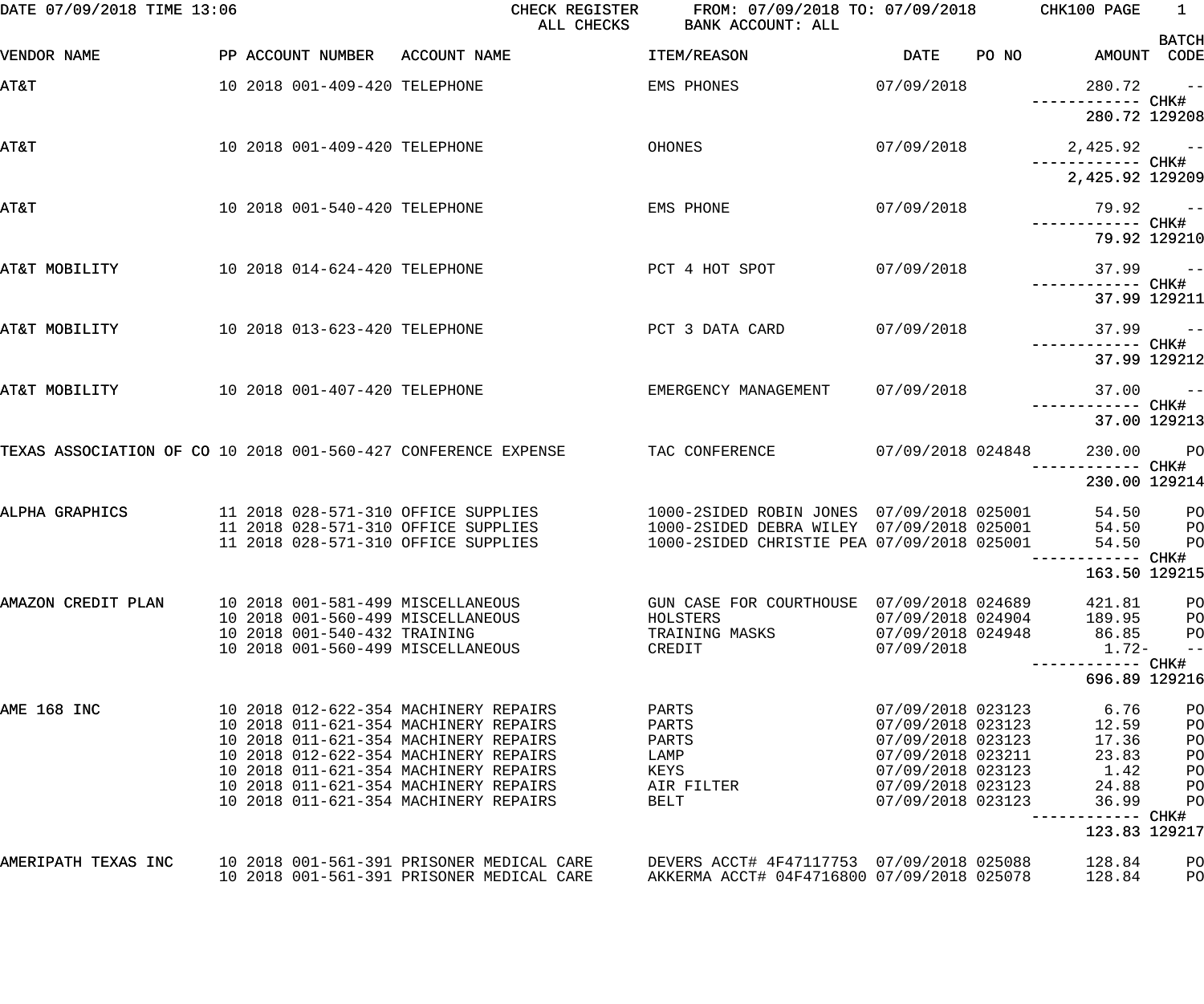| DATE 07/09/2018 TIME 13:06                                     |                                   |                                                                                 | CHECK REGISTER FROM: 07/09/2018 TO: 07/09/2018 CHK100 PAGE<br>ALL CHECKS BANK ACCOUNT: ALL |                          |       |                                    | $2^{\circ}$           |
|----------------------------------------------------------------|-----------------------------------|---------------------------------------------------------------------------------|--------------------------------------------------------------------------------------------|--------------------------|-------|------------------------------------|-----------------------|
| VENDOR NAME                                                    | PP ACCOUNT NUMBER ACCOUNT NAME    |                                                                                 | ITEM/REASON                                                                                | DATE                     | PO NO | AMOUNT CODE                        | <b>BATCH</b>          |
|                                                                |                                   | 10 2018 001-561-391 PRISONER MEDICAL CARE                                       | BAREFIELD ACCT#70AV17607 07/09/2018 025093                                                 |                          |       | 128.84                             | $P$ O<br>CHK#         |
|                                                                |                                   |                                                                                 |                                                                                            |                          |       | 386.52 129218                      |                       |
|                                                                |                                   | ARAMARK UNIFORM & CAREE 10 2018 014-624-392 UNIFORMS - EMPLOYEES & PRI UNIFORMS | $07/09/2018$ 022995                                                                        |                          |       | 114.37                             | $P$ O                 |
|                                                                |                                   |                                                                                 |                                                                                            |                          |       | 114.37 129219                      |                       |
| ATMOS ENERGY                                                   | 10 2018 001-510-441 GAS           | 10 2018 012-622-441 GAS                                                         | 153 GIBSON LANE<br>300 CR 451                                                              | 07/09/2018<br>07/09/2018 |       | 45.98<br>950.75                    | $ -$<br>$\frac{1}{2}$ |
|                                                                |                                   |                                                                                 |                                                                                            |                          |       | ------------ CHK#<br>996.73 129220 |                       |
| ATWOOD DISTRIBUTING LP 10 2018 013-623-300 SUPPLIES & HARDWARE |                                   |                                                                                 | PUMP                                                                                       |                          |       | 07/09/2018 022966 99.99            | P <sub>O</sub>        |
|                                                                |                                   | 10 2018 011-621-457 MACHINERY & EQUIP-NON CAPI EVAP COOLER                      |                                                                                            | 07/09/2018 023098        |       | 799.99                             | P <sub>O</sub>        |
|                                                                |                                   | 10 2018 011-621-300 SUPPLIES & HARDWARE                                         | TAPE                                                                                       |                          |       | 07/09/2018 023098 11.98            | P <sub>O</sub>        |
|                                                                |                                   | 10 2018 001-540-499 MISCELLANEOUS                                               | STRAP RATCHET                                                                              | 07/09/2018 023058        |       | 7.99                               | P <sub>O</sub>        |
|                                                                |                                   |                                                                                 |                                                                                            |                          |       | 919.95 129221                      |                       |
| <b>AUTOZONE</b>                                                |                                   | 10 2018 013-623-354 MACHINERY REPAIRS                                           | STEREO                                                                                     | 07/09/2018 023395        |       | 29.99<br>---------                 | PO<br>CHK#            |
|                                                                |                                   |                                                                                 |                                                                                            |                          |       |                                    | 29.99 129222          |
| B&T AUTO                                                       |                                   | 10 2018 001-540-354 VEHICLE MAINTENANCE                                         | BATTERIES                                                                                  | 07/09/2018 023054        |       | 496.00                             | PO                    |
|                                                                |                                   | 10 2018 001-560-354 VEHICLE MAINTENANCE                                         | UNIT 9 BEARINGS                                                                            | 07/09/2018 023173        |       | 954.00                             | PO                    |
|                                                                |                                   | 10 2018 001-560-354 VEHICLE MAINTENANCE                                         | UNIT 33 SHIFTER CABLE                                                                      |                          |       | 07/09/2018 023173 172.24           | P <sub>O</sub>        |
|                                                                |                                   | 10 2018 001-560-354 VEHICLE MAINTENANCE                                         | UNIT 30 GASKETS/FENDER L 07/09/2018 023173                                                 |                          |       | 291.39                             | P <sub>O</sub>        |
|                                                                |                                   | 10 2018 001-560-354 VEHICLE MAINTENANCE                                         | UNIT 31 BEARINGS/ROTORS 07/09/2018 023173                                                  |                          |       | 1,095.80                           | P <sub>O</sub>        |
|                                                                |                                   |                                                                                 |                                                                                            |                          |       | 3,009.43 129223                    |                       |
| BAKER & TAYLOR LLC                                             | 10 2018 001-650-590 BOOKS         |                                                                                 | <b>BOOKS</b>                                                                               | 07/09/2018 023023        |       | 187.03                             | PO                    |
|                                                                | 10 2018 001-650-590 BOOKS         |                                                                                 | <b>BOOKS</b>                                                                               | 07/09/2018 023023        |       | 114.56                             | PO                    |
|                                                                | 10 2018 001-650-590 BOOKS         |                                                                                 | <b>BOOKS</b>                                                                               | 07/09/2018 023023        |       | 62.00                              | PO                    |
|                                                                |                                   |                                                                                 |                                                                                            |                          |       |                                    | CHK#                  |
|                                                                |                                   |                                                                                 |                                                                                            |                          |       | 363.59 129224                      |                       |
| BOB BARKER CO INC                                              | 10 2018 001-561-300 SUPPLIES      |                                                                                 | LICE COMBS                                                                                 | 07/09/2018 025056        |       | 21.00                              | PO                    |
|                                                                | 10 2018 001-561-300 SUPPLIES      |                                                                                 | PRE-EMPTIVE LICE DETERGE 07/09/2018 025056                                                 |                          |       | 56.00                              | PO                    |
|                                                                | 10 2018 001-561-300 SUPPLIES      |                                                                                 | ODOR HOUND AIR/SURFACE S 07/09/2018 025056                                                 |                          |       | 140.00                             | PO<br>CHK#            |
|                                                                |                                   |                                                                                 |                                                                                            |                          |       | 217.00 129225                      |                       |
| BORDEN DAIRY COMPANY                                           | 10 2018 001-561-333 FOOD FOR JAIL |                                                                                 | MILK                                                                                       | 07/09/2018 023252        |       | 202.58                             | 18                    |
|                                                                | 10 2018 001-561-333 FOOD FOR JAIL |                                                                                 | MILK                                                                                       | 07/09/2018 023252        |       | 260.46                             | 18                    |
|                                                                |                                   | 10 2018 001-561-333 FOOD FOR JAIL                                               | MILK                                                                                       | 07/09/2018 023252        |       | 43.41                              | 18                    |
|                                                                | 10 2018 001-561-333 FOOD FOR JAIL |                                                                                 | MILK                                                                                       | 07/09/2018 023252        |       | 260.46                             | 18<br>CHK#            |
|                                                                |                                   |                                                                                 |                                                                                            |                          |       | 766.91 129226                      |                       |
| BOUND TREE MEDICAL LLC 10 2018 001-540-391 MEDICAL SUPPLIES    |                                   |                                                                                 | MEDICAL SUPPLIES                                                                           | 07/09/2018 023047        |       | 71.22                              | PO                    |
|                                                                |                                   | 10 2018 001-540-391 MEDICAL SUPPLIES                                            | MEDICAL SUPPLIES                                                                           | 07/09/2018 023047        |       | 35.55                              | PO                    |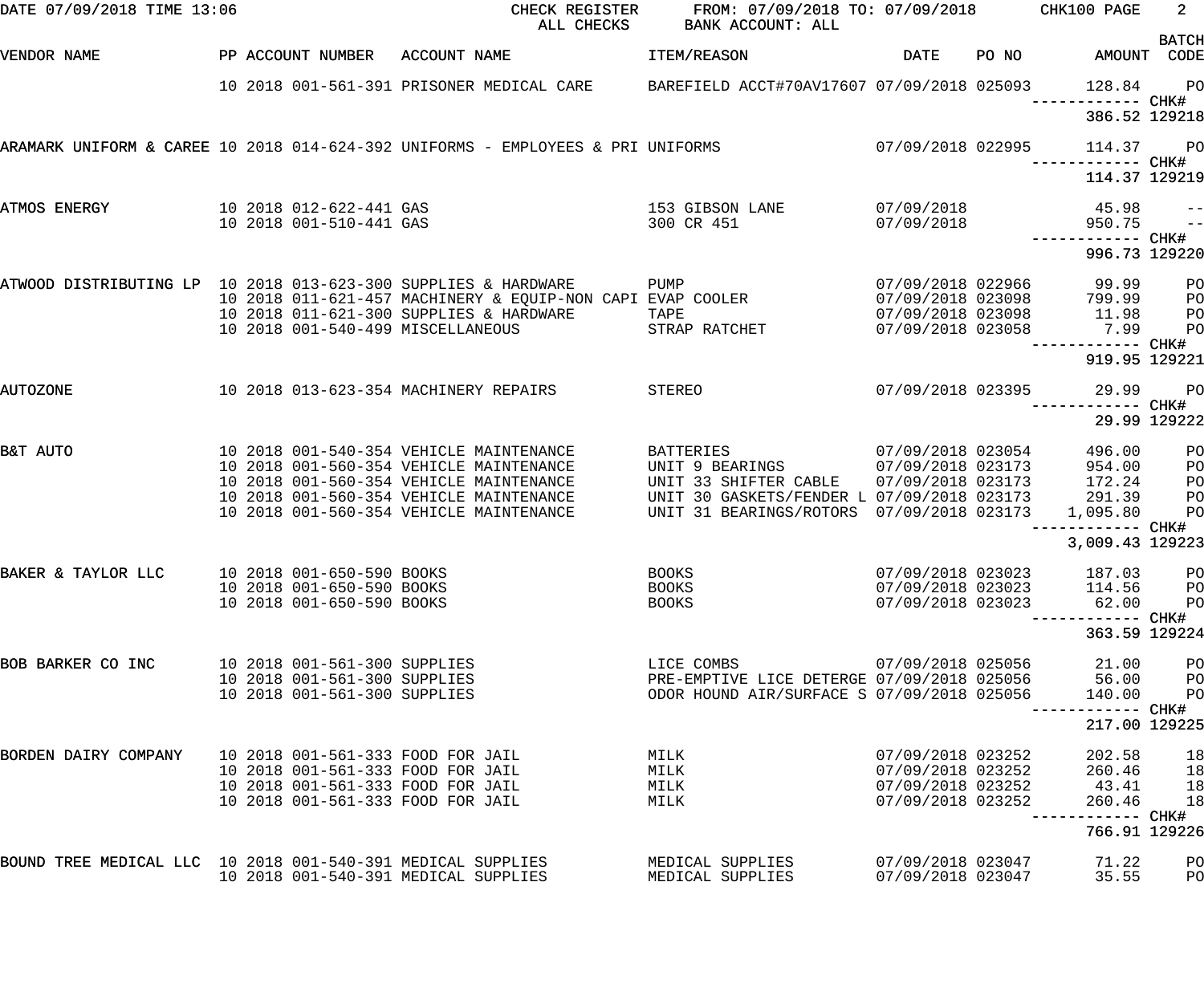| DATE 07/09/2018 TIME 13:06                                       |  |                             | CHECK REGISTER<br>ALL CHECKS                                                                                                                                                                                                                                                                                               | FROM: 07/09/2018 TO: 07/09/2018<br>BANK ACCOUNT: ALL                                                                       |                                                                                  |       | CHK100 PAGE                                                                   | $\mathbf{3}$                                                            |
|------------------------------------------------------------------|--|-----------------------------|----------------------------------------------------------------------------------------------------------------------------------------------------------------------------------------------------------------------------------------------------------------------------------------------------------------------------|----------------------------------------------------------------------------------------------------------------------------|----------------------------------------------------------------------------------|-------|-------------------------------------------------------------------------------|-------------------------------------------------------------------------|
| VENDOR NAME                                                      |  | PP ACCOUNT NUMBER           | ACCOUNT NAME                                                                                                                                                                                                                                                                                                               | <b>ITEM/REASON</b>                                                                                                         | DATE                                                                             | PO NO | AMOUNT                                                                        | <b>BATCH</b><br>CODE                                                    |
|                                                                  |  |                             | 10 2018 001-540-391 MEDICAL SUPPLIES<br>10 2018 001-540-391 MEDICAL SUPPLIES<br>10 2018 001-540-391 MEDICAL SUPPLIES<br>10 2018 001-540-391 MEDICAL SUPPLIES                                                                                                                                                               | MEDICAL SUPPLIES<br>EPINEPHRINE<br>MEDICAL SUPPLIES<br>MEDICAL SUPPLIES                                                    | 07/09/2018 023047<br>07/09/2018 023047<br>07/09/2018 023047<br>07/09/2018 023047 |       | 177.60<br>177.60<br>1,276.05<br>1,649.49                                      | PO<br>PO<br>PO<br>PO                                                    |
|                                                                  |  |                             |                                                                                                                                                                                                                                                                                                                            |                                                                                                                            |                                                                                  |       | --------- CHK#<br>3,387.51 129227                                             |                                                                         |
|                                                                  |  |                             | BRINKLEY JOSHUA R. ATTY 10 2018 001-409-400 COURT APPOINTED ATTORNEYS<br>10 2018 001-409-400 COURT APPOINTED ATTORNEYS<br>10 2018 001-409-400 COURT APPOINTED ATTORNEYS<br>10 2018 001-409-400 COURT APPOINTED ATTORNEYS<br>10 2018 001-409-414 JUVENILE CT APPOINTED ATT<br>10 2018 001-409-414 JUVENILE CT APPOINTED ATT | ITIO H CHILD<br>ST VS FABIAN RUIZ<br>ST VS KRYSTAL DEHOYOS<br>ST VS KARA N MARTIN<br>ST VS DKC<br>ITIO CHAMBERS            | 07/09/2018<br>07/09/2018<br>07/09/2018<br>07/09/2018<br>07/09/2018<br>07/09/2018 |       | 625.00<br>125.00<br>325.00<br>225.00<br>450.00<br>1,060.00<br>—————————— CHK# | $ -$<br>$ -$<br>$\equiv$ $\equiv$<br>$\pm$ $\pm$<br>$\pm$ $\pm$<br>$ -$ |
|                                                                  |  |                             |                                                                                                                                                                                                                                                                                                                            |                                                                                                                            |                                                                                  |       | 2,810.00 129228                                                               |                                                                         |
| CARR BRANDY                                                      |  | 10 2018 001-499-425 MILEAGE |                                                                                                                                                                                                                                                                                                                            | MILEAGE MAY & JUNE 2018 07/09/2018                                                                                         |                                                                                  |       | 2.29                                                                          | $ -$<br>2.29 129229                                                     |
| CAVALLO ENERGY TEXAS LL 10 2018 001-510-440 ELECTRICITY          |  |                             | 10 2018 012-622-440 ELECTRICITY                                                                                                                                                                                                                                                                                            | 304 W OBUCH<br>153 GIBSON LANE                                                                                             | 07/09/2018<br>07/09/2018                                                         |       | 83.12<br>279.60<br>------------ CHK#                                          | $ -$<br>$ -$                                                            |
| CBJ TIRE & ALIGNMENT NR 10 2018 011-621-303 TIRES & TIRE REPAIRS |  |                             | 10 2018 011-621-303 TIRES & TIRE REPAIRS                                                                                                                                                                                                                                                                                   | TIRE<br><b>BALANCE TIRE</b>                                                                                                | 07/09/2018 023092<br>07/09/2018 023092                                           |       | 362.72 129230<br>415.00<br>20.00<br>------ CHK#<br>435.00 129231              | P <sub>O</sub><br>PO                                                    |
| CDWG                                                             |  |                             | 10 2018 001-560-454 CAD MAINTENANCE                                                                                                                                                                                                                                                                                        | NETMOTION RENEWAL                                                                                                          | 07/09/2018 025109                                                                |       | 2,071.58<br>-------- CHK#<br>2,071.58 129232                                  | PO                                                                      |
| CELLEBRITE USA INC 10 2018 001-560-390 SUBSCRIPTIONS             |  |                             |                                                                                                                                                                                                                                                                                                                            | UFED 4PC ULTIMATE SW REN 07/09/2018 025082                                                                                 |                                                                                  |       | 3,700.00 PO                                                                   |                                                                         |
|                                                                  |  |                             |                                                                                                                                                                                                                                                                                                                            |                                                                                                                            |                                                                                  |       | 3,700.00 129233                                                               |                                                                         |
| CENGAGE LEARNING INC 10 2018 001-650-590 BOOKS                   |  |                             |                                                                                                                                                                                                                                                                                                                            | LARGE PRINT BOOKS                                                                                                          | 07/09/2018 023548                                                                |       | 79.17 PO<br>----------- CHK#                                                  |                                                                         |
| CENTURY FIRE PROTECTION 10 2018 001-510-450 BUILDING MAINTENANCE |  |                             |                                                                                                                                                                                                                                                                                                                            | REPAIR OF FIRE SYSTEM AT 07/09/2018 024333                                                                                 |                                                                                  |       | 79.17 129234<br>712.50                                                        | <b>PO</b>                                                               |
| CHAD SIEGER PLUMBING HV 10 2018 001-510-450 BUILDING MAINTENANCE |  |                             | 10 2018 001-510-450 BUILDING MAINTENANCE<br>10 2018 013-623-306 CONTRACT SERVICES                                                                                                                                                                                                                                          | REPLACE WATER SERVO AT E 07/09/2018 022955<br>INSTALL NEW FILTER AND B 07/09/2018 022955 5,399.07<br>CHECKED UNIT ON HOUSE | 07/09/2018 025121                                                                |       | 712.50 129235<br>379.76<br>182.50<br>----------- CHK#                         | PO<br>PO<br>PO                                                          |
|                                                                  |  |                             |                                                                                                                                                                                                                                                                                                                            |                                                                                                                            |                                                                                  |       | 5,961.33 129236                                                               |                                                                         |
| CITY OF GAINESVILLE                                              |  | 10 2018 001-510-442 WATER   |                                                                                                                                                                                                                                                                                                                            | 2125 RICE AVE                                                                                                              | 07/09/2018                                                                       |       | 99.91                                                                         | $\qquad \qquad -$                                                       |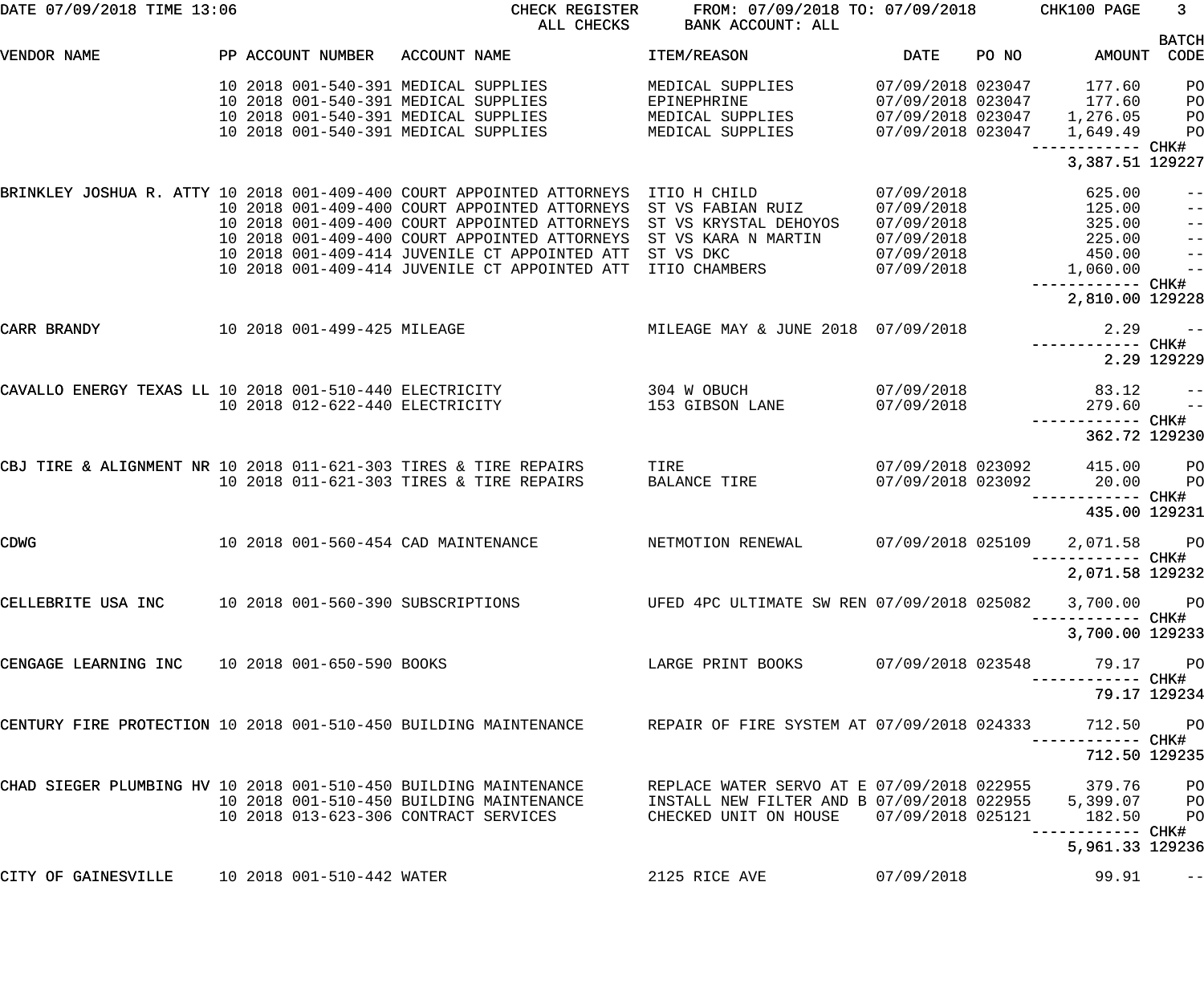| DATE 07/09/2018 TIME 13:06                                   |                                                                                                                                                                                                                                                   | CHECK REGISTER                                                                                                                                                                                             | FROM: 07/09/2018 TO: 07/09/2018 CHK100 PAGE<br>ALL CHECKS BANK ACCOUNT: ALL                                                                                       |                                                                                                              | <b>BATCH</b>                                                                                                           | $4\overline{ }$                                                                      |
|--------------------------------------------------------------|---------------------------------------------------------------------------------------------------------------------------------------------------------------------------------------------------------------------------------------------------|------------------------------------------------------------------------------------------------------------------------------------------------------------------------------------------------------------|-------------------------------------------------------------------------------------------------------------------------------------------------------------------|--------------------------------------------------------------------------------------------------------------|------------------------------------------------------------------------------------------------------------------------|--------------------------------------------------------------------------------------|
| VENDOR NAME                                                  | PP ACCOUNT NUMBER ACCOUNT NAME                                                                                                                                                                                                                    |                                                                                                                                                                                                            | <b>Example 19 Service DATE</b><br>ITEM/REASON                                                                                                                     |                                                                                                              | PO NO AMOUNT CODE                                                                                                      |                                                                                      |
|                                                              | 10 2018 001-510-442 WATER<br>10 2018 001-510-442 WATER<br>10 2018 001-510-442 WATER<br>10 2018 001-510-442 WATER                                                                                                                                  |                                                                                                                                                                                                            | ROLL OFF RENTAL 07/09/2018 1,740.24<br>CARDBOARD CONTAINER REN 07/09/2018 71.24<br>300 CR 451 07/09/2018 958.32<br>300 CR 451 07/09/2018 135.68                   |                                                                                                              | ------------ CHK#                                                                                                      | $\qquad \qquad -$<br>$\overline{\phantom{a}}$<br>$\frac{-}{1}$                       |
|                                                              |                                                                                                                                                                                                                                                   |                                                                                                                                                                                                            |                                                                                                                                                                   |                                                                                                              | 3,005.39 129237                                                                                                        |                                                                                      |
|                                                              |                                                                                                                                                                                                                                                   | COLE MCNATT GAINESVILLE 10 2018 013-623-354 MACHINERY REPAIRS REPAIRS 2015 SILVERADO 07/09/2018 023391 749.42                                                                                              |                                                                                                                                                                   |                                                                                                              |                                                                                                                        | $P$ O                                                                                |
|                                                              |                                                                                                                                                                                                                                                   |                                                                                                                                                                                                            |                                                                                                                                                                   |                                                                                                              | 749.42 129238                                                                                                          |                                                                                      |
| COMMUNITY LUMBER CO                                          | 10 2018 013-623-300 SUPPLIES & HARDWARE<br>10 2018 014-624-300 SUPPLIES & HARDWARE<br>10 2018 013-623-300 SUPPLIES & HARDWARE<br>10 2018 013-623-300 SUPPLIES & HARDWARE                                                                          | 10 2018 014-624-300 SUPPLIES & HARDWARE                                                                                                                                                                    | INSECT REPELLANT 07/09/2018 022996 21.69<br>SUPPLIES<br>TOILET FLUSH LEVER<br>LAMPS<br>CREDIT 07/09/2018                                                          | 07/09/2018 022976                                                                                            | 07/09/2018 022976 2.10<br>07/09/2018 022996 4.99<br>73.00<br>17.02-                                                    | P <sub>O</sub><br>P <sub>O</sub><br>PO<br>P <sub>O</sub><br>$-$                      |
|                                                              |                                                                                                                                                                                                                                                   |                                                                                                                                                                                                            |                                                                                                                                                                   |                                                                                                              | 84.76 129239                                                                                                           |                                                                                      |
|                                                              |                                                                                                                                                                                                                                                   | CONCORD NORTH TEXAS PLL 10 2018 001-561-391 PRISONER MEDICAL CARE PEREZ ACCT# CNT30153 07/09/2018 025107 226.57                                                                                            |                                                                                                                                                                   |                                                                                                              | <b>PO</b>                                                                                                              |                                                                                      |
|                                                              |                                                                                                                                                                                                                                                   |                                                                                                                                                                                                            |                                                                                                                                                                   |                                                                                                              | 226.57 129240                                                                                                          |                                                                                      |
|                                                              |                                                                                                                                                                                                                                                   | CONDUENT GOVERNMENT REC 10 2018 052-403-495 MICROFILM EXPENSE TO JUNE 2018 (2018) 07/09/2018 023457 6,620.00 PO<br>10 2018 001-403-310 OFFICE SUPPLIES CONDUENT SYSTEM PRINTER 07/09/2018 025015 135.00 PO |                                                                                                                                                                   |                                                                                                              | ------------ CHK#                                                                                                      |                                                                                      |
|                                                              |                                                                                                                                                                                                                                                   |                                                                                                                                                                                                            |                                                                                                                                                                   |                                                                                                              | 6,755.00 129241                                                                                                        |                                                                                      |
| COOKE CO TAX A/C                                             |                                                                                                                                                                                                                                                   | 10 2018 001-561-354 VEHICLE MAINTENANCE  UNIT 2 2006 FORD 3197                                                                                                                                             |                                                                                                                                                                   |                                                                                                              | 07/09/2018  025108   7.50   PO<br>------------ CHK#                                                                    |                                                                                      |
|                                                              |                                                                                                                                                                                                                                                   |                                                                                                                                                                                                            |                                                                                                                                                                   |                                                                                                              | 7.50 129242                                                                                                            |                                                                                      |
| COOKE COUNTY CRUSHED ST 10 2018 013-623-302 GRAVEL           | 10 2018 014-624-302 GRAVEL<br>10 2018 012-622-302 GRAVEL                                                                                                                                                                                          |                                                                                                                                                                                                            | GRADE 2 BASE 07/09/2018 023079 3,478.32<br>GRADE 2 BASE<br>GRADE 2 BASE                                                                                           | 07/09/2018 022973<br>07/09/2018 023229                                                                       | 3,105.15<br>411.12<br>CHK#<br>-----------                                                                              | $P$ O<br>PO<br>PO                                                                    |
|                                                              |                                                                                                                                                                                                                                                   |                                                                                                                                                                                                            |                                                                                                                                                                   |                                                                                                              | 6,994.59 129243                                                                                                        |                                                                                      |
| COOKE COUNTY ELECTRIC C 10 2018 011-621-440 ELECTRICITY      | 10 2018 001-510-440 ELECTRICITY<br>10 2018 001-510-440 ELECTRICITY<br>10 2018 013-623-440 ELECTRICITY<br>10 2018 013-623-440 ELECTRICITY<br>10 2018 013-623-440 ELECTRICITY<br>10 2018 014-624-440 ELECTRICITY<br>10 2018 014-624-440 ELECTRICITY |                                                                                                                                                                                                            | PCT 1 BARN ELECTRIC<br>145 CR 211 EMS STAT 3<br>125 CR 465 EMS STAT 4<br>PCT 3 OLD BARN<br>PCT 3 WELDING SHOP<br>PCT 3 BREAKROOM<br>PCT 4 W/W<br>PCT 4 BARN ELECT | 07/09/2018<br>07/09/2018<br>07/09/2018<br>07/09/2018<br>07/09/2018<br>07/09/2018<br>07/09/2018<br>07/09/2018 | 143.00<br>373.00<br>398.00<br>216.00<br>448.00<br>290.00<br>87.00<br>373.00<br>CHK#<br>------------<br>2,328.00 129244 | --<br>$ -$<br>$ -$<br>$ -$<br>$ -$<br>$ -$<br>$\qquad \qquad -$<br>$\qquad \qquad -$ |
| CORRECTIONS SOFTWARE SO 11 2018 028-571-452 COMPUTER EXPENSE |                                                                                                                                                                                                                                                   |                                                                                                                                                                                                            | AUGUST 2018                                                                                                                                                       | 07/09/2018 022684                                                                                            | 930.00<br>CHK#<br>------------                                                                                         | PO                                                                                   |
|                                                              |                                                                                                                                                                                                                                                   |                                                                                                                                                                                                            |                                                                                                                                                                   |                                                                                                              | 930.00 129245                                                                                                          |                                                                                      |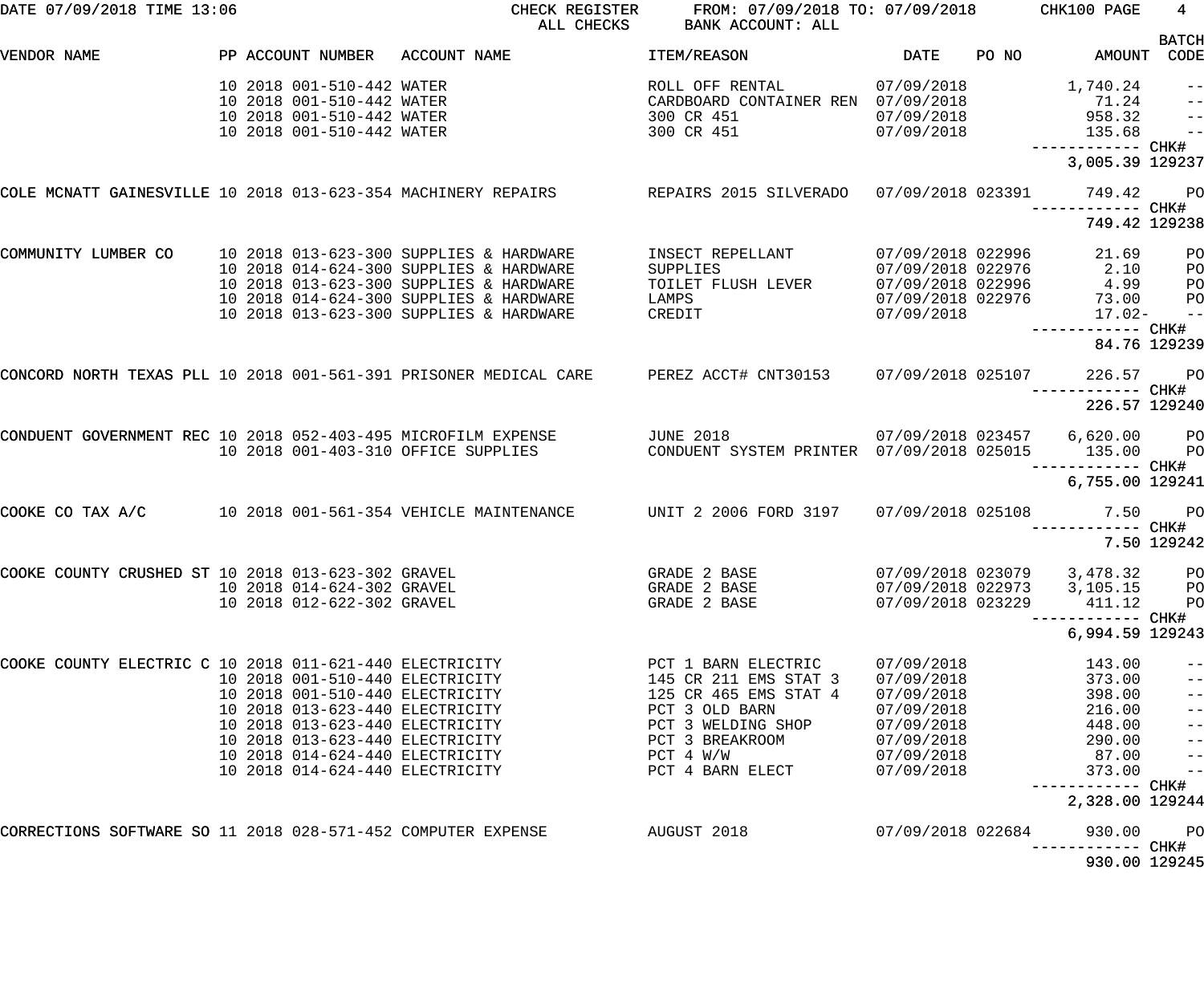| DATE 07/09/2018 TIME 13:06                                       |                               | CHECK REGISTER<br>ALL CHECKS                                                                                                                 | FROM: 07/09/2018 TO: 07/09/2018<br>BANK ACCOUNT: ALL |                   |       | CHK100 PAGE                                        | $5 -$          |
|------------------------------------------------------------------|-------------------------------|----------------------------------------------------------------------------------------------------------------------------------------------|------------------------------------------------------|-------------------|-------|----------------------------------------------------|----------------|
| VENDOR NAME                                                      | PP ACCOUNT NUMBER             | ACCOUNT NAME                                                                                                                                 | ITEM/REASON                                          | DATE              | PO NO | AMOUNT CODE                                        | <b>BATCH</b>   |
| CS TRAILERS LLC                                                  |                               | 10 2018 014-624-354 MACHINERY REPAIRS TURN OVER BALL INSTALLED 07/09/2018 025120                                                             |                                                      |                   |       | 675.00                                             | <b>PO</b>      |
|                                                                  |                               |                                                                                                                                              |                                                      |                   |       | 675.00 129246                                      |                |
|                                                                  |                               | D AND B CONSTRUCTION IN 10 2018 001-409-569 CAPITAL IMPROVEMENTS (EMS PAY APP #3<br>10 2018 001-409-569 CAPITAL IMPROVEMENTS (EMS PAY APP #2 |                                                      |                   |       | 07/09/2018 024344 21,371.50                        | <b>PO</b>      |
|                                                                  |                               |                                                                                                                                              |                                                      |                   |       | 07/09/2018 024344 10,382.88<br>—————————— CHK#     | <b>PO</b>      |
|                                                                  |                               |                                                                                                                                              |                                                      |                   |       | 31,754.38 129247                                   |                |
| D&S ENGINEERING LABS LL 10 2018 011-621-501 CAPITAL IMPROVEMENTS |                               | 10 2018 011-621-501 CAPITAL IMPROVEMENTS                                                                                                     | CONCRETE OBSERVATION<br>CYLINDER PICKUP              |                   |       | 07/09/2018 024383 1,073.19 PO                      |                |
|                                                                  |                               |                                                                                                                                              |                                                      |                   |       | 07/09/2018 024383 217.25                           | <b>PO</b>      |
|                                                                  |                               |                                                                                                                                              |                                                      |                   |       | 1,290.44 129248                                    |                |
| DEMCO INC                                                        |                               | 10 2018 001-650-310 OFFICE SUPPLIES                                                                                                          | CARDS                                                |                   |       | 07/09/2018 023019 1,476.22 PO<br>------------ CHK# |                |
|                                                                  |                               |                                                                                                                                              |                                                      |                   |       | 1,476.22 129249                                    |                |
| DISH NETWORK                                                     | 10 2018 001-540-420 TELEPHONE |                                                                                                                                              | 125 W CR 465 EMS                                     | 07/09/2018        |       | $105.50 - -$                                       |                |
|                                                                  |                               |                                                                                                                                              |                                                      |                   |       | 105.50 129250                                      |                |
|                                                                  |                               | DOMINION AIR & HEAT LLC 10 2018 035-516-506 AIR CONDITIONER REPAIRS                                                                          | REPLACE 3 AAON UNITS AT 07/09/2018 022164            |                   |       | 25,000.00 17                                       |                |
|                                                                  |                               | 10 2018 035-516-506 AIR CONDITIONER REPAIRS                                                                                                  | CREDIT TO PAY ELECTRIC                               | 07/09/2018        |       | $4,800.00 - -$                                     |                |
|                                                                  |                               |                                                                                                                                              |                                                      |                   |       | 20,200.00 129251                                   |                |
| DOUGHERTY JOHN                                                   | 10 2018 001-560-407 ESTRAY    |                                                                                                                                              | CATCHING, BOARDING AND D 07/09/2018 023149           |                   |       | 245.00                                             | <b>PO</b>      |
|                                                                  |                               |                                                                                                                                              |                                                      |                   |       | ------------ CHK#<br>245.00 129252                 |                |
| ELLIOTT JENNI                                                    |                               | 11  2018  028-571-427  CONFERENCE EXPENSE                                                                                                    | MEAL EXP SAN ANTONIO                                 | 07/09/2018        |       | $113.70 - -$                                       |                |
|                                                                  |                               |                                                                                                                                              |                                                      |                   |       | 113.70 129253                                      |                |
|                                                                  |                               | FARAHAT & ASSOCIATES PL 10 2018 001-561-391 PRISONER MEDICAL CARE     PACHECO-MORALES ACCT# A6 07/09/2018 025129                             |                                                      |                   |       | 216.58                                             | <b>PO</b>      |
|                                                                  |                               |                                                                                                                                              |                                                      |                   |       | 216.58 129254                                      |                |
| FLUSCHE ENTERPRISES INC 10 2018 001-540-570 VEHICLE PURCHASE     |                               |                                                                                                                                              | BULID BOX FOR TRUCK                                  | 07/09/2018 024091 |       | 5,631.25                                           | P <sub>O</sub> |
|                                                                  |                               | 10 2018 001-540-570 VEHICLE PURCHASE<br>10 2018 014-624-354 MACHINERY REPAIRS                                                                | BULID BOX FOR TRUCK<br>PARTS                         | 07/09/2018 022951 |       | 150.00                                             | P <sub>O</sub> |
|                                                                  |                               |                                                                                                                                              |                                                      |                   |       | -------- CHK#<br>6,995.69 129255                   |                |
|                                                                  |                               | FOSTER VICKI LINN ATTOR 10 2018 001-409-400 COURT APPOINTED ATTORNEYS ST VS MICHAH W WALLIS                                                  |                                                      | 07/09/2018        |       | 900.00                                             |                |
|                                                                  |                               |                                                                                                                                              |                                                      |                   |       |                                                    | $- -$          |
|                                                                  |                               |                                                                                                                                              |                                                      |                   |       | 900.00 129256                                      |                |
| FRAZER LTD                                                       |                               | 10 2018 001-540-354 VEHICLE MAINTENANCE                                                                                                      | PARTS                                                | 07/09/2018 023017 |       | ------ CHK#                                        | 30.54 PO       |
|                                                                  |                               |                                                                                                                                              |                                                      |                   |       |                                                    | 30.54 129257   |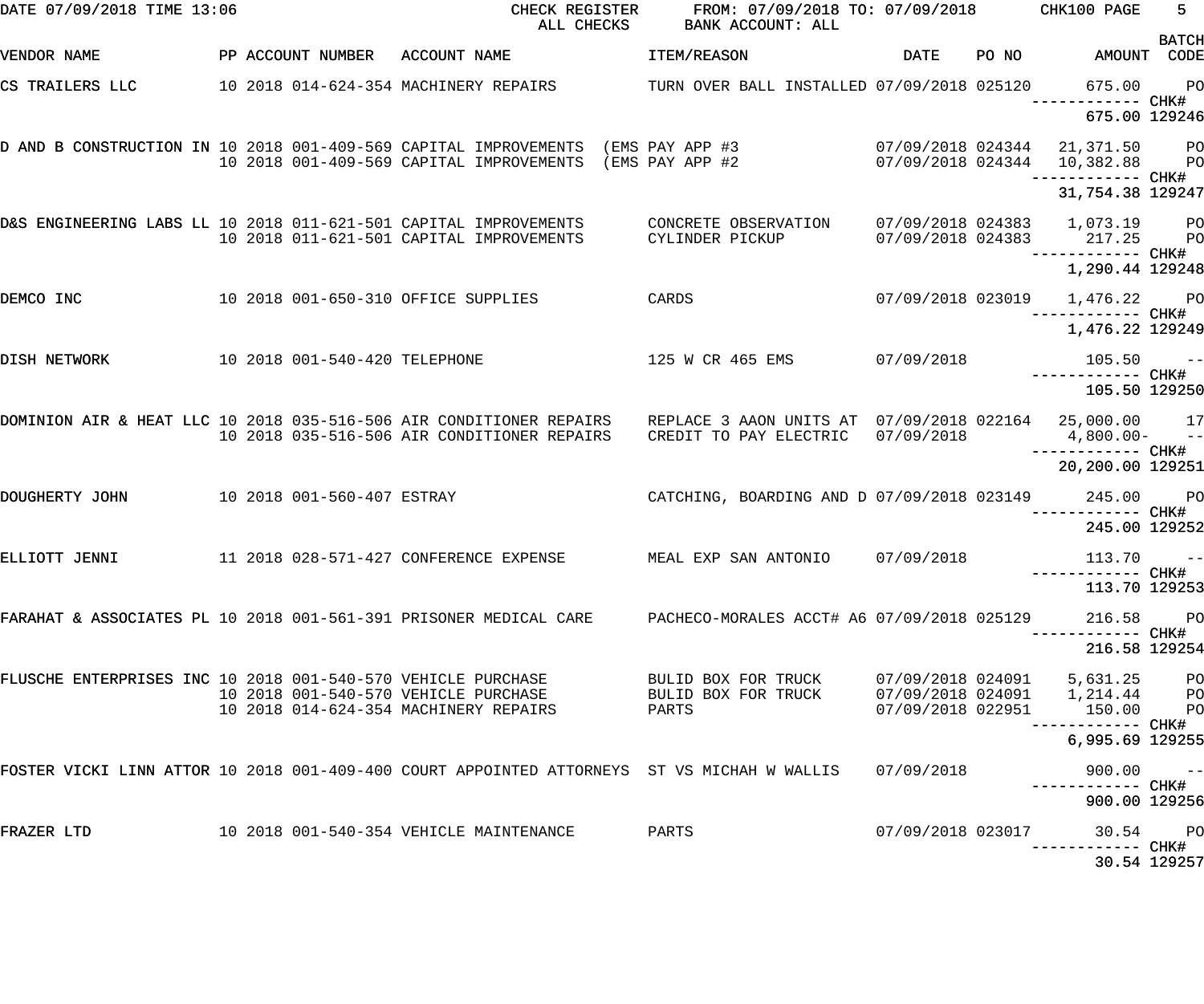| DATE 07/09/2018 TIME 13:06                                  |  |                                                                                                                   | CHECK REGISTER<br>ALL CHECKS                                                   | FROM: 07/09/2018 TO: 07/09/2018 CHK100 PAGE<br><b>BANK ACCOUNT: ALL</b>                                                                                                                     |                                                                                  |       |                                              | 6                                                  |
|-------------------------------------------------------------|--|-------------------------------------------------------------------------------------------------------------------|--------------------------------------------------------------------------------|---------------------------------------------------------------------------------------------------------------------------------------------------------------------------------------------|----------------------------------------------------------------------------------|-------|----------------------------------------------|----------------------------------------------------|
| VENDOR NAME                                                 |  | PP ACCOUNT NUMBER ACCOUNT NAME                                                                                    |                                                                                | ITEM/REASON                                                                                                                                                                                 | DATE                                                                             | PO NO |                                              | <b>BATCH</b><br>AMOUNT CODE                        |
|                                                             |  |                                                                                                                   |                                                                                | FREESE AND NICHOLS INC 10 2018 001-409-413 PROFESSIONAL SERVICES TAN 2018 LAKE PLANNING 07/09/2018 017679 11,298.98 17                                                                      |                                                                                  |       |                                              |                                                    |
|                                                             |  |                                                                                                                   |                                                                                |                                                                                                                                                                                             |                                                                                  |       | 11,298.98 129258                             |                                                    |
| G E CONSUMER FINANCE                                        |  | 10 2018 059-562-499 MISCELLANEOUS<br>10 2018 001-561-300 SUPPLIES                                                 | 10 2018 001-465-185 DISTRICT PETIT JURY                                        | JAIL TV'S<br>JURY SUPPLIES FOR DISTRI 07/09/2018 025089<br>CLIPPERS                                                                                                                         | 07/09/2018 025016<br>07/09/2018 025119                                           |       | 264.00<br>136.21<br>99.84                    | $P$ O<br>$P$ O                                     |
|                                                             |  |                                                                                                                   |                                                                                |                                                                                                                                                                                             |                                                                                  |       | ------------ CHK#<br>500.05 129259           | P <sub>O</sub>                                     |
| GAINESVILLE AUTO PARTS 10 2018 001-510-354 VEHICLE EXPENSE  |  | 10 2018 001-510-300 SUPPLIES                                                                                      |                                                                                | BATTERIES<br>TESTER KIT                                                                                                                                                                     | 07/09/2018 024703<br>07/09/2018 024703                                           |       | 523.96<br>5.79<br>—————————— CHK#            | <b>PO</b><br><b>PO</b>                             |
|                                                             |  |                                                                                                                   |                                                                                |                                                                                                                                                                                             |                                                                                  |       | 529.75 129260                                |                                                    |
|                                                             |  |                                                                                                                   |                                                                                | GAINESVILLE POLICE DEPT 10 2018 056-476-499 MISCELLANEOUS <b>BEEN DESCALDED DES SERVES DE</b> UG DOG 07/09/2018 025101 2,500.00 PO                                                          |                                                                                  |       | ------------ CHK#                            |                                                    |
|                                                             |  |                                                                                                                   |                                                                                |                                                                                                                                                                                             |                                                                                  |       | 2,500.00 129261                              |                                                    |
| GAINESVILLE PRINTING CO 10 2018 001-561-310 OFFICE SUPPLIES |  | 10 2018 001-561-310 OFFICE SUPPLIES<br>10 2018 001-561-310 OFFICE SUPPLIES<br>10 2018 001-561-310 OFFICE SUPPLIES |                                                                                | ARREST REPORTS<br>VISITOR CARDS<br>INMATE REPORT LOGS<br>INFORMATION CARDS                                                                                                                  | 07/09/2018 025063<br>07/09/2018 025063<br>07/09/2018 025063<br>07/09/2018 025063 |       | 151.35<br>95.95<br>98.00<br>92.15            | PO<br>P <sub>O</sub><br>PO<br>PO                   |
|                                                             |  | 10 2018 001-561-310 OFFICE SUPPLIES                                                                               |                                                                                | BONDS                                                                                                                                                                                       | 07/09/2018 025063                                                                |       | 121.20<br>------------ CHK#<br>558.65 129262 | PO                                                 |
| GALLS LLC                                                   |  |                                                                                                                   | 10 2018 001-560-392 UNIFORMS -EMPLOYEES & PRI SHIRTS                           | 10 2018 001-560-392 UNIFORMS -EMPLOYEES & PRI SHIRTS<br>10 2018 001-560-392 UNIFORMS -EMPLOYEES & PRI SHIPPING                                                                              | 07/09/2018 024996<br>07/09/2018 025039<br>07/09/2018 025039                      |       | 129.00<br>15.99<br>170.55                    | P <sub>O</sub><br>P <sub>O</sub><br>P <sub>O</sub> |
|                                                             |  |                                                                                                                   |                                                                                |                                                                                                                                                                                             |                                                                                  |       | ------------ CHK#<br>315.54 129263           |                                                    |
|                                                             |  |                                                                                                                   |                                                                                | GEO J CARROLL & SON FUN 10 2018 001-409-419 INDIGENT BURIAL             INDIGENT CREMATION ROBER 07/09/2018 025098                                                                          |                                                                                  |       | 600.00 PO                                    |                                                    |
|                                                             |  |                                                                                                                   |                                                                                |                                                                                                                                                                                             |                                                                                  |       | 600.00 129264                                |                                                    |
|                                                             |  |                                                                                                                   |                                                                                | GEO MED WASTE OF TEXAS 10 2018 001-561-336 MEDICAL SUPPLIES TUNE 2018 20 EXTRA SHARP 07/09/2018 023056                                                                                      |                                                                                  |       | 116.40 PO                                    |                                                    |
|                                                             |  |                                                                                                                   |                                                                                |                                                                                                                                                                                             |                                                                                  |       | 116.40 129265                                |                                                    |
|                                                             |  |                                                                                                                   |                                                                                | GOODWIN J STANLEY ATTY 10 2018 001-409-400 COURT APPOINTED ATTORNEYS  ST VS JESSIKAJ HORMAN   07/09/2018<br>10 2018 001-409-400 COURT APPOINTED ATTORNEYS ST VS SOMSACK XAYASOUK 07/09/2018 |                                                                                  |       | –– 60.00 –<br>150.00 ––                      |                                                    |
|                                                             |  |                                                                                                                   |                                                                                |                                                                                                                                                                                             |                                                                                  |       | 210.00 129266                                |                                                    |
| GRANT KEVIN 10 2018 001-540-432 TRAINING                    |  |                                                                                                                   |                                                                                | EMS ADMIN CONFERENCE 07/09/2018                                                                                                                                                             |                                                                                  |       | 920.51                                       | $\sim$ $ -$                                        |
|                                                             |  |                                                                                                                   |                                                                                |                                                                                                                                                                                             |                                                                                  |       | 920.51 129267                                |                                                    |
| GRIFFIN PHYLLIS                                             |  |                                                                                                                   | 10 2018 001-665-430 CONF. - 4-H AGENT<br>10 2018 001-665-430 CONF. - 4-H AGENT | MILEAGE JUNE<br>EAST REGION HORSE SHOW 07/09/2018<br>TEXAS 4H ROUNDUP                                                                                                                       | 07/09/2018<br>07/09/2018                                                         |       | 171.63<br>277.26<br>1,078.94                 | $\qquad \qquad -$                                  |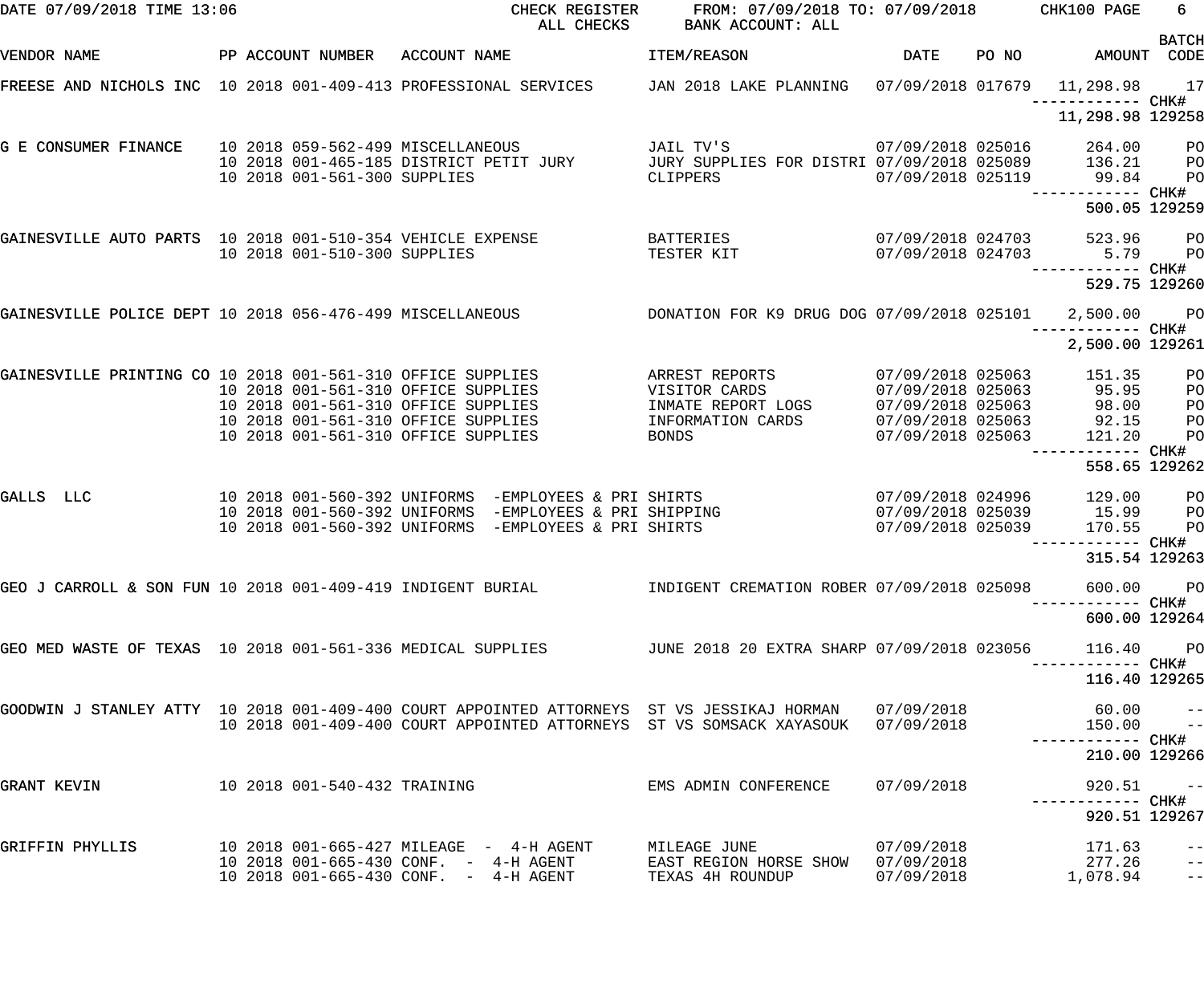| DATE 07/09/2018 TIME 13:06                                                                 |  |                                                                                                                                                                                                                                                                                                                                                                                                 | CHECK REGISTER<br>ALL CHECKS                                                                                                                    | FROM: 07/09/2018 TO: 07/09/2018<br>BANK ACCOUNT: ALL                                                                                                                                                                              |                                                                                                                                                                                                                |       | CHK100 PAGE                                                                                             | 7 <sup>7</sup>                                                   |
|--------------------------------------------------------------------------------------------|--|-------------------------------------------------------------------------------------------------------------------------------------------------------------------------------------------------------------------------------------------------------------------------------------------------------------------------------------------------------------------------------------------------|-------------------------------------------------------------------------------------------------------------------------------------------------|-----------------------------------------------------------------------------------------------------------------------------------------------------------------------------------------------------------------------------------|----------------------------------------------------------------------------------------------------------------------------------------------------------------------------------------------------------------|-------|---------------------------------------------------------------------------------------------------------|------------------------------------------------------------------|
| VENDOR NAME                                                                                |  |                                                                                                                                                                                                                                                                                                                                                                                                 | PP ACCOUNT NUMBER ACCOUNT NAME                                                                                                                  | <b>ITEM/REASON</b>                                                                                                                                                                                                                | <b>DATE</b>                                                                                                                                                                                                    | PO NO |                                                                                                         | <b>BATCH</b><br>AMOUNT CODE                                      |
|                                                                                            |  |                                                                                                                                                                                                                                                                                                                                                                                                 |                                                                                                                                                 |                                                                                                                                                                                                                                   |                                                                                                                                                                                                                |       | ------------ CHK#<br>1,527.83 129268                                                                    |                                                                  |
| GUARDIAN PEST & TERMITE 10 2018 001-510-332 PEST & BIRD CONTROL                            |  | 10 2018 001-510-332 PEST & BIRD CONTROL<br>10 2018 001-510-332 PEST & BIRD CONTROL<br>10 2018 001-510-332 PEST & BIRD CONTROL<br>10 2018 001-510-332 PEST & BIRD CONTROL<br>10 2018 001-510-332 PEST & BIRD CONTROL<br>10 2018 001-510-332 PEST & BIRD CONTROL<br>10 2018 001-510-332 PEST & BIRD CONTROL<br>10 2018 001-510-332 PEST & BIRD CONTROL<br>10 2018 001-510-332 PEST & BIRD CONTROL |                                                                                                                                                 | JUNE 2018 EMS MUENSTER<br>JUNE 2018 ANNEX<br>JUNE 2018 OLD JAIL<br>JUNE 2018 COURTHOUSE<br>JUNE 2018 COURTHOUSE<br>JUNE 2018 EMS WOODBINE<br><b>JUNE 2018 DPS</b><br>JUNE 2018 LIBRARY<br>JUNE 2018 EMS<br>JUNE 2018 EMS RICE AVE | 07/09/2018 022989<br>07/09/2018 022989<br>07/09/2018 022989<br>07/09/2018 022989<br>07/09/2018 022989<br>07/09/2018 022989<br>07/09/2018 022989<br>07/09/2018 022989<br>07/09/2018 022989<br>07/09/2018 022989 |       | 50.00<br>55.00<br>40.00<br>125.00<br>80.00<br>35.00<br>33.00<br>50.00<br>75.00<br>35.00<br>------------ | PO<br>PO<br>PO<br>PO<br>PO<br>PO<br>PO<br>PO<br>PO<br>PO<br>CHK# |
| HARRIS BELVIN R PC                                                                         |  |                                                                                                                                                                                                                                                                                                                                                                                                 |                                                                                                                                                 | 10 2018 001-409-400 COURT APPOINTED ATTORNEYS ST VS KATHERYN WHITWORTH 07/09/2018                                                                                                                                                 |                                                                                                                                                                                                                |       | 578.00 129269<br>325.00                                                                                 | $-\:\:-$                                                         |
|                                                                                            |  |                                                                                                                                                                                                                                                                                                                                                                                                 | 10 2018 001-409-400 COURT APPOINTED ATTORNEYS<br>10 2018 001-409-400 COURT APPOINTED ATTORNEYS<br>10 2018 001-409-400 COURT APPOINTED ATTORNEYS | ST VS BLAKE T ORONA<br>ST VS CORY J GERNERT<br>ST VS BLAKE T ORENA                                                                                                                                                                | 07/09/2018<br>07/09/2018<br>07/09/2018                                                                                                                                                                         |       | 475.00<br>350.00<br>325.00<br>-------------                                                             | $-$ -l<br>$-$ -<br>$-$<br>CHK#                                   |
|                                                                                            |  |                                                                                                                                                                                                                                                                                                                                                                                                 |                                                                                                                                                 |                                                                                                                                                                                                                                   |                                                                                                                                                                                                                |       | 1,475.00 129270                                                                                         |                                                                  |
| HENNIGAN AUTO PARTS, IN 10 2018 013-623-354 MACHINERY REPAIRS                              |  | 10 2018 013-623-354 MACHINERY REPAIRS<br>10 2018 013-623-354 MACHINERY REPAIRS<br>10 2018 013-623-354 MACHINERY REPAIRS<br>10 2018 014-624-354 MACHINERY REPAIRS<br>10 2018 013-623-354 MACHINERY REPAIRS<br>10 2018 013-623-354 MACHINERY REPAIRS                                                                                                                                              |                                                                                                                                                 | PARTS<br>PARTS<br>PARTS<br>PARTS<br>PARTS<br>PARTS<br>PARTS                                                                                                                                                                       | 07/09/2018 023074<br>07/09/2018 023074<br>07/09/2018 023074<br>07/09/2018 023074<br>07/09/2018 022946<br>07/09/2018 023074<br>07/09/2018 023074                                                                |       | 66.99<br>67.36<br>36.72<br>236.95<br>363.03<br>427.18<br>33.23<br>1,231.46 129271                       | PO<br>PO<br>PO<br>PO<br>PO<br>PO<br>PO<br>CHK#                   |
| HOGAN'S JIF-E LUBE #2                        10    2018    001-540-354 VEHICLE MAINTENANCE |  | 10 2018 001-540-354 VEHICLE MAINTENANCE                                                                                                                                                                                                                                                                                                                                                         |                                                                                                                                                 | DEF<br>DEF                                                                                                                                                                                                                        | 07/09/2018 023164<br>07/09/2018 023164                                                                                                                                                                         |       | 27.50<br>27.50<br>------ CHK#                                                                           | 18<br>18<br>55.00 129272                                         |
| HOME DEPOT                                                                                 |  | 10 2018 001-510-450 BUILDING MAINTENANCE<br>10 2018 001-510-450 BUILDING MAINTENANCE<br>10 2018 001-510-450 BUILDING MAINTENANCE<br>10 2018 001-510-450 BUILDING MAINTENANCE                                                                                                                                                                                                                    |                                                                                                                                                 | PLUMBING PARTS<br>SCREWS AND BATTERIES<br>CREDIT<br>HOLESAW                                                                                                                                                                       | 07/09/2018 022970<br>07/09/2018 022970<br>07/09/2018<br>07/09/2018 022970                                                                                                                                      |       | 50.82<br>101.94<br>$1.40-$<br>18.37<br>--------- CHK#<br>169.73 129273                                  | PO<br>PO<br>$ -$<br>PO                                           |
| HUCHTON, ELIZABETH                                                                         |  | 10 2018 001-498-427 CONFERENCE EXPENSE                                                                                                                                                                                                                                                                                                                                                          |                                                                                                                                                 | CSCD INSURANCE SUMMER E 07/09/2018                                                                                                                                                                                                |                                                                                                                                                                                                                |       | 78.15                                                                                                   | $\sim$ $ -$                                                      |
|                                                                                            |  |                                                                                                                                                                                                                                                                                                                                                                                                 |                                                                                                                                                 |                                                                                                                                                                                                                                   |                                                                                                                                                                                                                |       |                                                                                                         | 78.15 129274                                                     |
| HUNTERS OIL DEPOT                                                                          |  | 10 2018 001-476-354 VEHICLE EXPENSE<br>10 2018 001-560-354 VEHICLE MAINTENANCE<br>10 2018 001-510-354 VEHICLE EXPENSE                                                                                                                                                                                                                                                                           |                                                                                                                                                 | OIL CHANGE<br>UNIT 33 OIL CHANGE<br>INSPECTION 02 CHVEY 3553 07/09/2018 022930                                                                                                                                                    | 07/09/2018 023263<br>07/09/2018 023168                                                                                                                                                                         |       | 51.28<br>48.43<br>7.00<br>------- CHK#                                                                  | PO<br>PO<br>PO                                                   |
|                                                                                            |  |                                                                                                                                                                                                                                                                                                                                                                                                 |                                                                                                                                                 |                                                                                                                                                                                                                                   |                                                                                                                                                                                                                |       | 106.71 129275                                                                                           |                                                                  |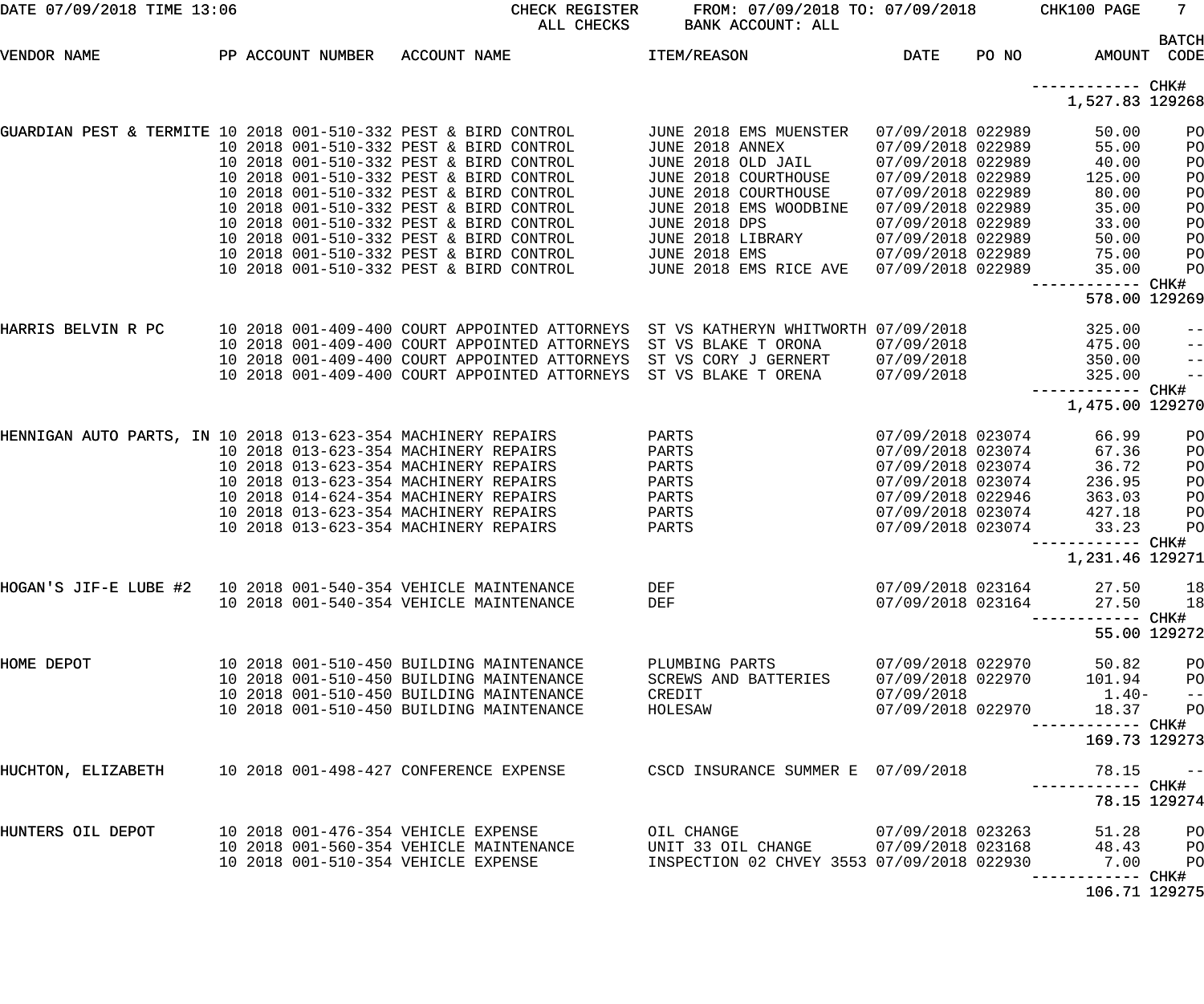| DATE 07/09/2018 TIME 13:06                                       |  |  |                              | CHECK REGISTER<br>ALL CHECKS                                                                                       | FROM: 07/09/2018 TO: 07/09/2018 CHK100 PAGE<br>BANK ACCOUNT: ALL                           |                                        |                                     | 8 <sup>1</sup><br><b>BATCH</b> |
|------------------------------------------------------------------|--|--|------------------------------|--------------------------------------------------------------------------------------------------------------------|--------------------------------------------------------------------------------------------|----------------------------------------|-------------------------------------|--------------------------------|
| VENDOR NAME                                                      |  |  |                              | PP ACCOUNT NUMBER ACCOUNT NAME                                                                                     | ITEM/REASON                                                                                | DATE                                   | PO NO AMOUNT CODE                   |                                |
|                                                                  |  |  |                              | HUNTERS TOWING & RECOVE 10 2018 001-590-354 VEHICLE MAINTENANCE         UNLOCK COUNTY UNIT       07/09/2018 025029 |                                                                                            |                                        | 100.00                              | PO                             |
|                                                                  |  |  |                              |                                                                                                                    |                                                                                            |                                        | 100.00 129276                       |                                |
|                                                                  |  |  | 10 2018 001-561-300 SUPPLIES | I C S (INSTITUTIONAL SU 10 2018 001-561-300 SUPPLIES                                                               | 5 PIECE HYGIENE KITS 07/09/2018 024986<br>CLINCHER IV WRIST BANDS 07/09/2018 024986 725.40 |                                        | 875.00 PO<br>------------ CHK#      | <b>PO</b>                      |
|                                                                  |  |  |                              |                                                                                                                    |                                                                                            |                                        | 1,600.40 129277                     |                                |
| INTERSTATE BATTERIES OF 10 2018 014-624-354 MACHINERY REPAIRS    |  |  |                              |                                                                                                                    | <b>BATTERIES</b>                                                                           |                                        | 07/09/2018 024524 702.70 PO         |                                |
|                                                                  |  |  |                              |                                                                                                                    |                                                                                            |                                        | 702.70 129278                       |                                |
| JOE WALTER LUMBER CO 10 2018 001-510-450 BUILDING MAINTENANCE    |  |  |                              | 10 2018 001-510-450 BUILDING MAINTENANCE                                                                           | PLYWOOD<br>SCREWS                                                                          | 07/09/2018 022952                      | 07/09/2018 022952 43.45 PO<br>27.72 | <b>PO</b>                      |
|                                                                  |  |  |                              |                                                                                                                    |                                                                                            |                                        | ------------ CHK#                   | 71.17 129279                   |
| JOHN DEERE COMPANY 10 2018 013-623-460 RENT                      |  |  |                              |                                                                                                                    | LEASE PAYMENT ON MOTOR 07/09/2018 024938                                                   |                                        | 24,927.06 PO                        |                                |
|                                                                  |  |  |                              |                                                                                                                    |                                                                                            |                                        | 24,927.06 129280                    |                                |
| JOHNNY'S DOZER SERVICE 10 2018 013-623-302 GRAVEL                |  |  |                              |                                                                                                                    | # 2 FLEX BASE                                                                              |                                        |                                     |                                |
|                                                                  |  |  |                              |                                                                                                                    |                                                                                            |                                        | 5, 147. 48 129281                   |                                |
| JOHNSON-SPENCE JENNIFER 10 2018 001-650-425 MILEAGE              |  |  |                              |                                                                                                                    | MILEAGE JUNE 2018                                                                          | 07/09/2018                             | $86.65 - -$                         |                                |
|                                                                  |  |  |                              |                                                                                                                    |                                                                                            |                                        | 86.65 129282                        |                                |
| JONES ROBIN                                                      |  |  |                              | 11  2018  028-571-427  CONFERENCE EXPENSE                                                                          | MEAL EXP SAN ANTONIO                                                                       | 07/09/2018                             | $109.05 -$                          |                                |
|                                                                  |  |  |                              |                                                                                                                    |                                                                                            |                                        | 109.05 129283                       |                                |
| KYOCERA DOCUMENT SOLUTI 10 2018 001-409-463 COPY MACHINE RENTAL  |  |  |                              | 10 2018 001-409-463 COPY MACHINE RENTAL                                                                            | <b>JULY 2018</b><br><b>JULY 2018</b>                                                       | 07/09/2018 023753<br>07/09/2018 023295 | 134.45<br>177.69                    | PO<br>PO                       |
|                                                                  |  |  |                              | 10 2018 038-455-463 COPY MACHINE RENTAL                                                                            | <b>JULY 2018</b>                                                                           | 07/09/2018 023294                      | 235.89                              | PO                             |
|                                                                  |  |  |                              |                                                                                                                    |                                                                                            |                                        | 548.03 129284                       |                                |
| LABATT FOOD SERVICE LLC 10 2018 001-561-333 FOOD FOR JAIL        |  |  |                              | 10 2018 001-561-333 FOOD FOR JAIL                                                                                  | FOOD<br>FOOD                                                                               | 07/09/2018 023253<br>07/09/2018 023253 | 2,977.55<br>19.06                   | 18<br>18                       |
|                                                                  |  |  |                              | 10 2018 001-561-333 FOOD FOR JAIL                                                                                  | FOOD                                                                                       | 07/09/2018 023253                      | 35.69                               | 18                             |
|                                                                  |  |  |                              | 10 2018 001-561-333 FOOD FOR JAIL                                                                                  | FOOD                                                                                       | 07/09/2018 023253                      | 3,240.91                            | 18                             |
|                                                                  |  |  |                              | 10 2018 001-561-333 FOOD FOR JAIL                                                                                  | FOOD                                                                                       | 07/09/2018 023253                      | 2,702.42                            | 18                             |
|                                                                  |  |  |                              | 10 2018 001-561-333 FOOD FOR JAIL                                                                                  | FOOD                                                                                       | 07/09/2018 023253                      | 25.70<br>------------ CHK#          | 18                             |
|                                                                  |  |  |                              |                                                                                                                    |                                                                                            |                                        | 9,001.33 129285                     |                                |
| LAURAS LOCKSMITH & SECU 10 2018 001-510-450 BUILDING MAINTENANCE |  |  |                              |                                                                                                                    | DEADBOLTS                                                                                  | 07/09/2018 022895                      | 508.80<br>----------- CHK#          | P <sub>O</sub>                 |
|                                                                  |  |  |                              |                                                                                                                    |                                                                                            |                                        | 508.80 129286                       |                                |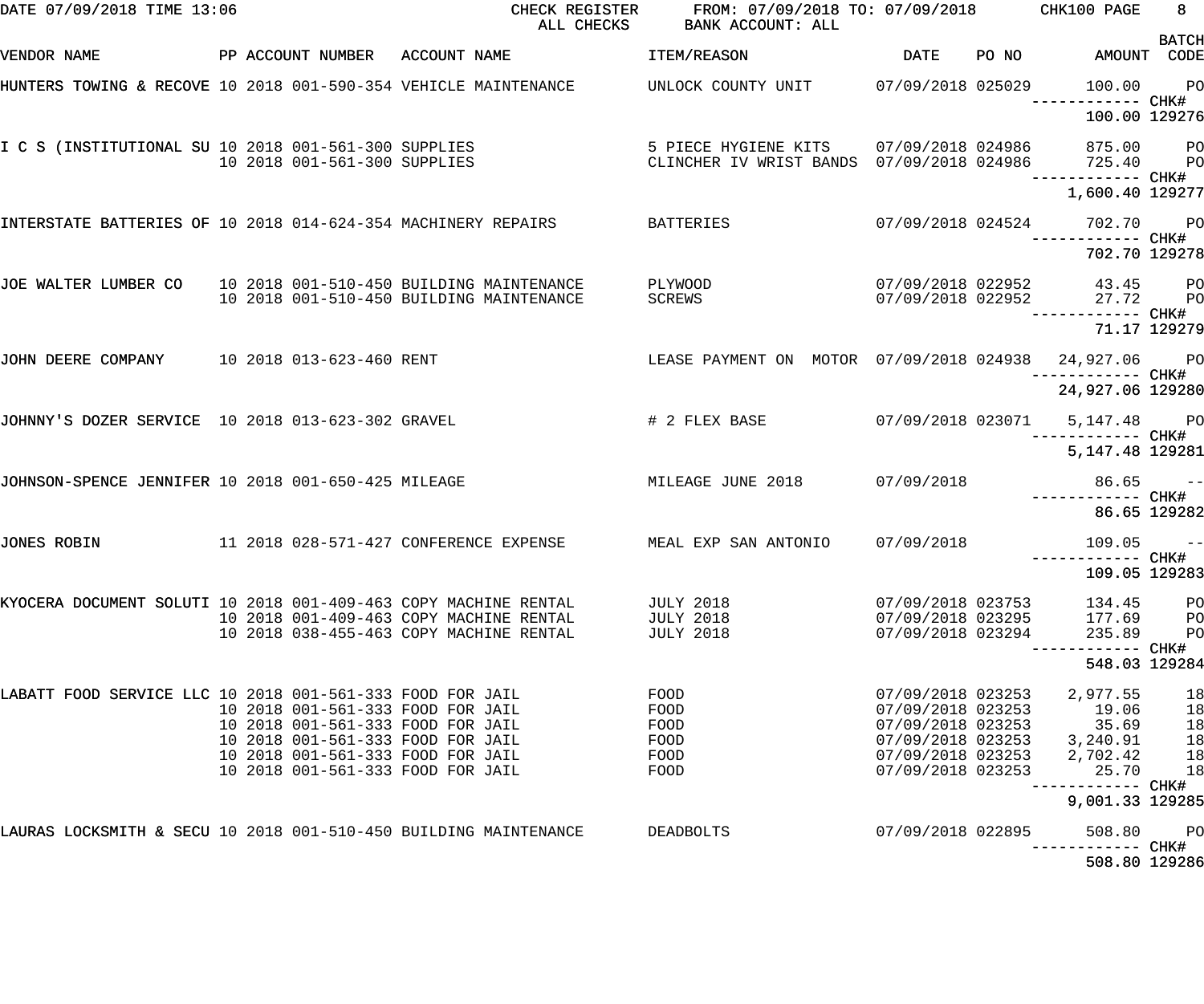| DATE 07/09/2018 TIME 13:06 |  |                                                            | CHECK REGISTER<br>ALL CHECKS                                                                                                                                                                                                                                                                                                                                                                                                                                     | FROM: 07/09/2018 TO: 07/09/2018<br><b>BANK ACCOUNT: ALL</b>                                                 |                                                                                                              |       | CHK100 PAGE                                                                    | 9                                                              |
|----------------------------|--|------------------------------------------------------------|------------------------------------------------------------------------------------------------------------------------------------------------------------------------------------------------------------------------------------------------------------------------------------------------------------------------------------------------------------------------------------------------------------------------------------------------------------------|-------------------------------------------------------------------------------------------------------------|--------------------------------------------------------------------------------------------------------------|-------|--------------------------------------------------------------------------------|----------------------------------------------------------------|
| VENDOR NAME                |  | PP ACCOUNT NUMBER                                          | ACCOUNT NAME                                                                                                                                                                                                                                                                                                                                                                                                                                                     | <b>ITEM/REASON</b>                                                                                          | <b>DATE</b>                                                                                                  | PO NO |                                                                                | <b>BATCH</b><br>AMOUNT CODE                                    |
| LEXISNEXIS                 |  |                                                            | 10 2018 001-476-390 SUBSCRIPTIONS                                                                                                                                                                                                                                                                                                                                                                                                                                | <b>JUNE 2018</b>                                                                                            | 07/09/2018 023326                                                                                            |       | 358.00                                                                         | PO                                                             |
|                            |  |                                                            |                                                                                                                                                                                                                                                                                                                                                                                                                                                                  |                                                                                                             |                                                                                                              |       | ---------- CHK#<br>358.00 129287                                               |                                                                |
| LIBRARICA LLC              |  |                                                            | 10 2018 001-650-390 SUBSCRIPTIONS                                                                                                                                                                                                                                                                                                                                                                                                                                | CASSIE ANNUAL RENEWAL                                                                                       | 07/09/2018 025131                                                                                            |       | 268.65                                                                         | <b>PO</b>                                                      |
|                            |  |                                                            |                                                                                                                                                                                                                                                                                                                                                                                                                                                                  |                                                                                                             |                                                                                                              |       | 268.65 129288                                                                  |                                                                |
| LINDSAY LETTER             |  |                                                            | 10 2018 001-400-390 SUBSCRIPTIONS                                                                                                                                                                                                                                                                                                                                                                                                                                | ANNUAL SUBSCRIPTION                                                                                         | 07/09/2018 025084                                                                                            |       | 26.00<br>------------ CHK#                                                     | <b>PO</b>                                                      |
|                            |  |                                                            |                                                                                                                                                                                                                                                                                                                                                                                                                                                                  |                                                                                                             |                                                                                                              |       |                                                                                | 26.00 129289                                                   |
| LUBE WORKS                 |  |                                                            | 10 2018 001-561-354 VEHICLE MAINTENANCE<br>10 2018 001-476-354 VEHICLE EXPENSE                                                                                                                                                                                                                                                                                                                                                                                   | INSPECTION 2006 EXPLORER 07/09/2018 023243<br>INSPECTION                                                    | 07/09/2018 023538                                                                                            |       | 7.00<br>7.00                                                                   | <b>PO</b><br>PO                                                |
|                            |  |                                                            |                                                                                                                                                                                                                                                                                                                                                                                                                                                                  |                                                                                                             |                                                                                                              |       | ------------ CHK#                                                              | 14.00 129290                                                   |
| MANNING NANCY              |  |                                                            | 10 2018 001-409-400 COURT APPOINTED ATTORNEYS ST VS ROGER DALE FROST                                                                                                                                                                                                                                                                                                                                                                                             |                                                                                                             | 07/09/2018                                                                                                   |       | 175.00                                                                         | $\sim$ $ -$                                                    |
|                            |  |                                                            |                                                                                                                                                                                                                                                                                                                                                                                                                                                                  |                                                                                                             |                                                                                                              |       | 175.00 129291                                                                  |                                                                |
| MARTIN KIM                 |  | 10 2018 001-499-425 MILEAGE<br>10 2018 001-499-425 MILEAGE |                                                                                                                                                                                                                                                                                                                                                                                                                                                                  | MILEAGE MAY 2018<br>MILEAGE JUNE 2018                                                                       | 07/09/2018<br>07/09/2018                                                                                     |       | 7.63<br>6.87                                                                   | $- -$<br>$- -$                                                 |
|                            |  |                                                            |                                                                                                                                                                                                                                                                                                                                                                                                                                                                  |                                                                                                             |                                                                                                              |       | ------------ CHK#                                                              | 14.50 129292                                                   |
| MCCORMICK PAIGE            |  |                                                            | 10 2018 001-409-400 COURT APPOINTED ATTORNEYS ST VS SHARON CERVANTES<br>10 2018 001-409-400 COURT APPOINTED ATTORNEYS<br>10 2018 001-409-400 COURT APPOINTED ATTORNEYS<br>10 2018 001-409-400 COURT APPOINTED ATTORNEYS<br>10 2018 001-409-400 COURT APPOINTED ATTORNEYS<br>10 2018 001-409-400 COURT APPOINTED ATTORNEYS<br>10 2018 001-409-400 COURT APPOINTED ATTORNEYS ST VS AARON MUNOZ<br>10 2018 001-409-400 COURT APPOINTED ATTORNEYS ST VS JEREMY BUELL | ST VS CHRISTINE MOSE<br>ST VS JEREMY BUELL<br>ST VS AARON MUNOZ<br>ST VS ANGELA FARR<br>ST VS ANGELA S FARR | 07/09/2018<br>07/09/2018<br>07/09/2018<br>07/09/2018<br>07/09/2018<br>07/09/2018<br>07/09/2018<br>07/09/2018 |       | 700.00<br>530.00<br>2,810.00<br>810.00<br>560.00<br>250.00<br>310.00<br>670.00 | $- -$<br>$- -$<br>$- -$<br>$ -$<br>$- -$<br>$-$<br>$\sim$ $ -$ |
|                            |  |                                                            |                                                                                                                                                                                                                                                                                                                                                                                                                                                                  |                                                                                                             |                                                                                                              |       | 6,640.00 129293                                                                |                                                                |
| MCGREGOR NICK              |  |                                                            | 10 2018 001-560-429 TRAINING & SCHOOLS                                                                                                                                                                                                                                                                                                                                                                                                                           | EMERGENCY NARCOTICS OP                                                                                      | 07/09/2018                                                                                                   |       | 90.00                                                                          | $- -$                                                          |
|                            |  |                                                            |                                                                                                                                                                                                                                                                                                                                                                                                                                                                  |                                                                                                             |                                                                                                              |       |                                                                                | 90.00 129294                                                   |
| METAL SALES INC            |  |                                                            | 10 2018 011-621-354 MACHINERY REPAIRS                                                                                                                                                                                                                                                                                                                                                                                                                            | PARTS                                                                                                       | 07/09/2018 023121                                                                                            |       | 46.80                                                                          | 18                                                             |
|                            |  |                                                            |                                                                                                                                                                                                                                                                                                                                                                                                                                                                  |                                                                                                             |                                                                                                              |       |                                                                                | 46.80 129295                                                   |
| METRO CENTRE LP            |  |                                                            | 10 2018 001-409-463 COPY MACHINE RENTAL<br>10 2018 001-409-463 COPY MACHINE RENTAL<br>10 2018 001-409-463 COPY MACHINE RENTAL<br>10 2018 001-409-463 COPY MACHINE RENTAL                                                                                                                                                                                                                                                                                         | <b>JUNE 2018</b><br><b>JUNE 2018</b><br><b>JUNE 2018</b><br>CREDIT                                          | 07/09/2018 023338<br>07/09/2018 023337<br>07/09/2018 023336<br>07/09/2018                                    |       | 25.49<br>33.36<br>201.51<br>$11.45-$                                           | PO<br>PO<br>PO<br>$-$ -l                                       |
|                            |  |                                                            |                                                                                                                                                                                                                                                                                                                                                                                                                                                                  |                                                                                                             |                                                                                                              |       | ----------- CHK#<br>248.91 129296                                              |                                                                |
| MIDWEST TAPE LLC           |  |                                                            | 10 2018 001-650-592 AUDIO VISUAL MATERIAL                                                                                                                                                                                                                                                                                                                                                                                                                        | BACK TO CHRISTMAS                                                                                           | 07/09/2018 023022                                                                                            |       | 231.43                                                                         | PO                                                             |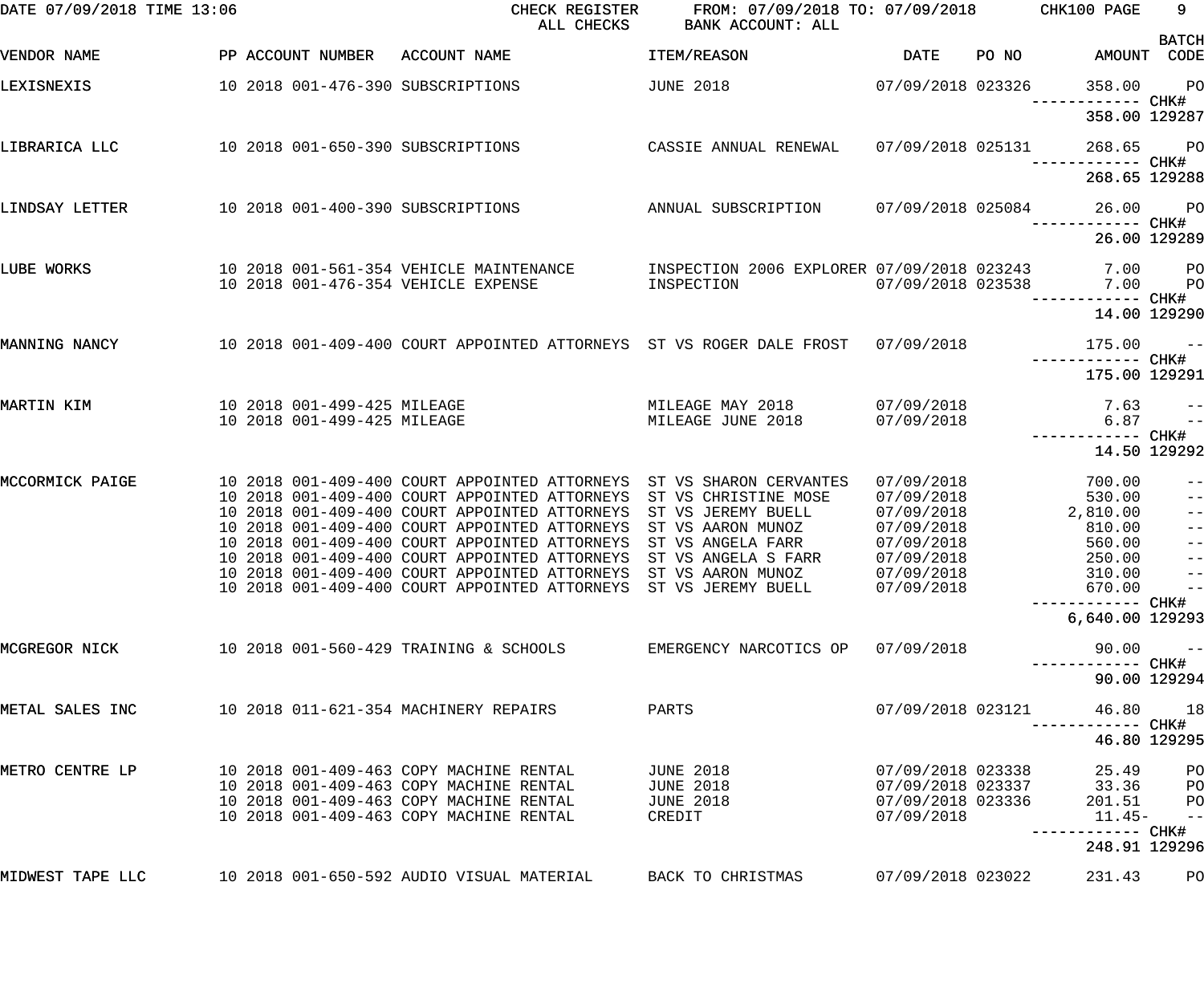| DATE 07/09/2018 TIME 13:06                                        |  |                               | CHECK REGISTER<br>ALL CHECKS                                                                    | FROM: 07/09/2018 TO: 07/09/2018 CHK100 PAGE<br>BANK ACCOUNT: ALL |                   |       |                   | 10                |
|-------------------------------------------------------------------|--|-------------------------------|-------------------------------------------------------------------------------------------------|------------------------------------------------------------------|-------------------|-------|-------------------|-------------------|
| VENDOR NAME                                                       |  |                               | PP ACCOUNT NUMBER ACCOUNT NAME                                                                  | ITEM/REASON                                                      | DATE              | PO NO | AMOUNT CODE       | <b>BATCH</b>      |
|                                                                   |  |                               |                                                                                                 |                                                                  |                   |       |                   |                   |
|                                                                   |  |                               | 10 2018 001-650-592 AUDIO VISUAL MATERIAL                                                       | ALL WE EVER WANTED                                               | 07/09/2018 023022 |       | 119.96            | P <sub>O</sub>    |
|                                                                   |  |                               | 10 2018 001-650-592 AUDIO VISUAL MATERIAL                                                       | MIDNIGHT SUN                                                     | 07/09/2018 023022 |       | 168.54            | PO                |
|                                                                   |  |                               | 10 2018 001-650-592 AUDIO VISUAL MATERIAL                                                       | PERFECT COUPLE                                                   | 07/09/2018 023022 |       | 104.97            | PO                |
|                                                                   |  | 10 2018 001-650-590 BOOKS     |                                                                                                 | 6 DAYS                                                           | 07/09/2018 023022 |       | 236.96            | P <sub>O</sub>    |
|                                                                   |  |                               |                                                                                                 |                                                                  |                   |       | ------------ CHK# |                   |
|                                                                   |  |                               |                                                                                                 |                                                                  |                   |       | 861.86 129297     |                   |
| NAFECO                                                            |  |                               | 10  2018  001-540-457  MACHINERY & EQUIP-NON CAPI RESCUE TOOL MOUNTS                            |                                                                  | 07/09/2018 024993 |       | 260.23            | <b>PO</b>         |
|                                                                   |  |                               | 10 2018 001-540-457 MACHINERY & EQUIP-NON CAPI RESCUE TOOL MOUNTS                               |                                                                  | 07/09/2018 024993 |       | 118.72            | <b>PO</b>         |
|                                                                   |  | 10 2018 001-540-392 UNIFORMS  |                                                                                                 | UNIFORM SHIRTS                                                   | 07/09/2018 023126 |       | 95.25             | P <sub>O</sub>    |
|                                                                   |  |                               |                                                                                                 |                                                                  |                   |       | ------------ CHK# |                   |
|                                                                   |  |                               |                                                                                                 |                                                                  |                   |       | 474.20 129298     |                   |
|                                                                   |  |                               | NEAFCS ANNUAL SESSION 10 2018 001-665-429 CONF. H.E. ANGEL NEU SEPT 24-27 201 07/09/2018 025127 |                                                                  |                   |       | 225.00 PO         |                   |
|                                                                   |  |                               |                                                                                                 |                                                                  |                   |       |                   |                   |
|                                                                   |  |                               |                                                                                                 |                                                                  |                   |       | 225.00 129299     |                   |
| NET DATA CORP                                                     |  |                               | 10 2018 001-503-452 COMPUTER EQUIPMENT                                                          | INFINIVAULT CARTRIDGE                                            | 07/09/2018 025051 |       | 240.00 PO         |                   |
|                                                                   |  |                               |                                                                                                 | JUNE 2018 - JP 2                                                 | 07/09/2018 023609 |       | 608.00            | <b>PO</b>         |
|                                                                   |  |                               | 10 2018 001-208-151 DUE TO NET DATA<br>10 2018 001-208-151 DUE TO NET DATA                      | JUNE 2018 - JP 1                                                 | 07/09/2018 023609 |       | 108.00            | P <sub>O</sub>    |
|                                                                   |  |                               |                                                                                                 |                                                                  |                   |       | ------------ CHK# |                   |
|                                                                   |  |                               |                                                                                                 |                                                                  |                   |       | 956.00 129300     |                   |
| NEU ANGEL                                                         |  |                               | 10 2018 001-665-426 MILEAGE - H. E. MILEAGE JUNE 67/09/2018                                     |                                                                  |                   |       | $71.94 -$         |                   |
|                                                                   |  |                               |                                                                                                 |                                                                  |                   |       | ------------ CHK# |                   |
|                                                                   |  |                               |                                                                                                 |                                                                  |                   |       | 71.94 129301      |                   |
| NEU DENISE A                                                      |  |                               | 10 2018 034-435-405 TRANSCRIPTS                                                                 | TRANSCRIPT 17-00339 ITIO 07/09/2018 025071                       |                   |       | 116.00 PO         |                   |
|                                                                   |  |                               |                                                                                                 |                                                                  |                   |       | —————————— CHK#   |                   |
|                                                                   |  |                               |                                                                                                 |                                                                  |                   |       | 116.00 129302     |                   |
| NORTEX COMMUNICATIONS P 10 2018 001-409-420 TELEPHONE             |  |                               |                                                                                                 | PHONES                                                           | 07/09/2018        |       | 91.68             | $\sim$ $-$        |
| 10 2018 011-621-420 TELEPHONE                                     |  |                               |                                                                                                 | PHONE7 WIRELESS BROADBA 07/09/2018                               |                   |       | $85.06$ --        |                   |
|                                                                   |  | 10 2018 001-409-420 TELEPHONE |                                                                                                 | PHONE TREE DPS                                                   | 07/09/2018        |       | 55.00             | $- -$             |
|                                                                   |  | 10 2018 001-409-420 TELEPHONE |                                                                                                 | EMS STAT 4 PHONE                                                 | 07/09/2018        |       | 100.58            | $\qquad \qquad -$ |
|                                                                   |  | 10 2018 012-622-420 TELEPHONE |                                                                                                 | PCT 2 PHONE                                                      | 07/09/2018        |       | 157.50            | $ -$              |
|                                                                   |  | 10 2018 013-623-420 TELEPHONE |                                                                                                 | PCT 3 PHONE/INTERNET                                             | 07/09/2018        |       | 125.56            | $ -$              |
|                                                                   |  | 10 2018 001-409-420 TELEPHONE |                                                                                                 | CALL FOWARD JP 2                                                 | 07/09/2018        |       | 47.91             | $ -$              |
|                                                                   |  | 10 2018 001-409-420 TELEPHONE |                                                                                                 | INTERNET SERVICE                                                 | 07/09/2018        |       | 670.75            | $ -$              |
|                                                                   |  | 10 2018 001-409-420 TELEPHONE |                                                                                                 | PHONES & INTERNET                                                | 07/09/2018        |       | 785.34            | $\qquad \qquad -$ |
|                                                                   |  |                               |                                                                                                 |                                                                  |                   |       |                   |                   |
|                                                                   |  | 10 2018 001-409-460 RENT      |                                                                                                 | <b>JULY 2018</b>                                                 | 07/09/2018 023340 |       | 499.95            | PO                |
|                                                                   |  | 10 2018 001-409-460 RENT      |                                                                                                 | <b>JULY 2018</b>                                                 | 07/09/2018 023363 |       | 350.00            | PO                |
|                                                                   |  | 10 2018 001-409-460 RENT      |                                                                                                 | <b>JULY 2018</b>                                                 | 07/09/2018 023332 |       | 260.42            | PO                |
|                                                                   |  | 10 2018 001-409-460 RENT      |                                                                                                 | <b>JULY 2018</b>                                                 | 07/09/2018 023330 |       | 260.42            | PO                |
|                                                                   |  | 10 2018 001-409-460 RENT      |                                                                                                 | <b>JULY 2018</b>                                                 | 07/09/2018 023329 |       | 2,000.00          | PO                |
|                                                                   |  |                               |                                                                                                 |                                                                  |                   |       | -------- CHK#     |                   |
|                                                                   |  |                               |                                                                                                 |                                                                  |                   |       | 5,490.17 129303   |                   |
| NORTH TEXAS MEDICAL CEN 10 2018 001-561-391 PRISONER MEDICAL CARE |  |                               |                                                                                                 | SIMMONS ACCT# CA016831                                           | 07/09/2018 025104 |       | 60.60             | P <sub>O</sub>    |
|                                                                   |  |                               |                                                                                                 |                                                                  |                   |       |                   |                   |
|                                                                   |  |                               |                                                                                                 |                                                                  |                   |       | 60.60 129304      |                   |
| NORTH TEXAS PACKER SERV 10 2018 011-621-354 MACHINERY REPAIRS     |  |                               |                                                                                                 | HYD HOSE                                                         | 07/09/2018 023127 |       | 42.96             | PO                |
|                                                                   |  |                               |                                                                                                 |                                                                  |                   |       |                   |                   |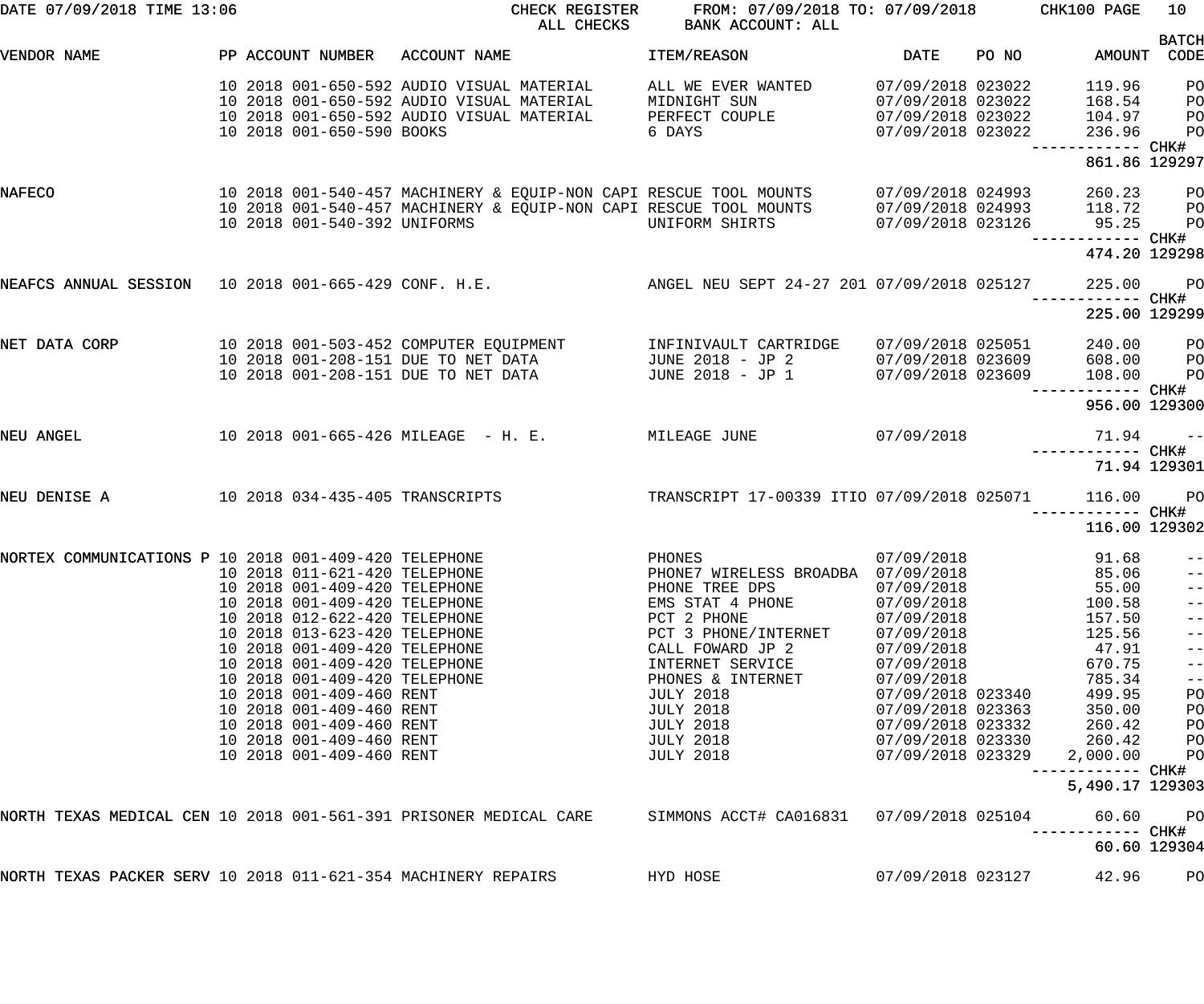| DATE 07/09/2018 TIME 13:06                                     |  |                              | CHECK REGISTER<br>ALL CHECKS                                                                                 | FROM: 07/09/2018 TO: 07/09/2018<br><b>BANK ACCOUNT: ALL</b> |                                        |       | CHK100 PAGE                        | 11                          |
|----------------------------------------------------------------|--|------------------------------|--------------------------------------------------------------------------------------------------------------|-------------------------------------------------------------|----------------------------------------|-------|------------------------------------|-----------------------------|
| VENDOR NAME                                                    |  |                              | PP ACCOUNT NUMBER ACCOUNT NAME                                                                               | ITEM/REASON                                                 | DATE                                   | PO NO |                                    | <b>BATCH</b><br>AMOUNT CODE |
|                                                                |  |                              |                                                                                                              |                                                             |                                        |       |                                    |                             |
|                                                                |  |                              |                                                                                                              |                                                             |                                        |       |                                    | 42.96 129305                |
| NORTH TEXAS TOLLWAY AUT 11 2018 028-571-427 CONFERENCE EXPENSE |  |                              |                                                                                                              | TOLL FEE                                                    |                                        |       | 07/09/2018 025130 6.73             | <b>PO</b>                   |
|                                                                |  |                              |                                                                                                              |                                                             |                                        |       |                                    | 6.73 129306                 |
|                                                                |  |                              | NORTH TEXAS VISION CENT 10 2018 001-561-391 PRISONER MEDICAL CARE CALVERT ACCT# CALV900001 07/09/2018 025091 |                                                             |                                        |       | 204.00                             | $P$ O                       |
|                                                                |  |                              |                                                                                                              |                                                             |                                        |       | ------------ CHK#<br>204.00 129307 |                             |
| O'REILLY AUTOMOTIVE ENT 10 2018 012-622-354 MACHINERY REPAIRS  |  |                              |                                                                                                              | HYD FILTER                                                  | 07/09/2018 023215                      |       | 84.86                              | PO                          |
|                                                                |  |                              | 10 2018 012-622-354 MACHINERY REPAIRS                                                                        | PARTS                                                       | 07/09/2018 023215                      |       | 16.50                              | PO                          |
|                                                                |  |                              | 10 2018 012-622-354 MACHINERY REPAIRS                                                                        | PARTS                                                       | 07/09/2018 023215                      |       | 21.48                              | PO                          |
|                                                                |  |                              | 10 2018 012-622-354 MACHINERY REPAIRS                                                                        | PARTS                                                       | 07/09/2018 023215                      |       | 69.19                              | PO                          |
|                                                                |  |                              | 10 2018 012-622-354 MACHINERY REPAIRS                                                                        | PARTS                                                       | 07/09/2018 023215                      |       | 31.49<br>------------ CHK#         | PO                          |
|                                                                |  |                              |                                                                                                              |                                                             |                                        |       | 223.52 129308                      |                             |
| OFFICE DEPOT                                                   |  |                              | 10 2018 001-580-310 OFFICE SUPPLIES                                                                          | DVD R                                                       | 07/09/2018 025033                      |       | 24.64                              | PO                          |
|                                                                |  |                              | 10 2018 001-403-310 OFFICE SUPPLIES                                                                          | FRONT OFFICE SUPPLIES                                       | 07/09/2018 025011                      |       | 49.99                              | PO                          |
|                                                                |  |                              | 10 2018 001-403-310 OFFICE SUPPLIES                                                                          | OFFICE SUPPLIES                                             | 07/09/2018 025011                      |       | 26.99                              | PO                          |
|                                                                |  |                              | 10 2018 001-403-310 OFFICE SUPPLIES                                                                          | OFFICE SUPPLIES                                             | 07/09/2018 025011                      |       | 160.04                             | PO                          |
|                                                                |  |                              | 10 2018 001-403-310 OFFICE SUPPLIES                                                                          | OFFICE SUPPLIES                                             | 07/09/2018 025011                      |       | 38.87                              | PO                          |
|                                                                |  |                              | 10 2018 001-456-310 OFFICE SUPPLIES                                                                          | FILE FOLDERS                                                | 07/09/2018 025028                      |       | 57.69                              | PO                          |
|                                                                |  |                              | 10 2018 001-456-310 OFFICE SUPPLIES                                                                          | HOLE PUNCH                                                  | 07/09/2018 025028                      |       | 39.59                              | PO                          |
|                                                                |  |                              | 10 2018 001-456-310 OFFICE SUPPLIES                                                                          | LABELS                                                      | 07/09/2018 025028                      |       | 23.12                              | PO                          |
|                                                                |  |                              | 10 2018 001-435-310 OFFICE SUPPLIES                                                                          | OFFICE SUPPLIES                                             | 07/09/2018 025014                      |       | 33.66                              | PO                          |
|                                                                |  |                              | 10 2018 001-435-310 OFFICE SUPPLIES                                                                          | OFFICE SUPPLIES                                             | 07/09/2018 025014                      |       | 183.47                             | PO                          |
|                                                                |  | 10 2018 001-665-300 SUPPLIES |                                                                                                              | OFFICE SUPPLIES                                             | 07/09/2018 024907                      |       | 199.99                             | PO                          |
|                                                                |  | 10 2018 001-665-300 SUPPLIES |                                                                                                              | OFFICE SUPPLIES                                             | 07/09/2018 024907                      |       | 73.49                              | PO                          |
|                                                                |  |                              | 10 2018 001-409-310 OFFICE SUPPLIES                                                                          | LEGAL COPY PAPER                                            | 07/09/2018 025061                      |       | 216.28                             | PO                          |
|                                                                |  |                              | 10 2018 001-540-310 OFFICE SUPPLIES                                                                          | MISC OFFICE SUPPLIES                                        | 07/09/2018 025032                      |       | 47.89                              | P <sub>O</sub>              |
|                                                                |  |                              | 10 2018 001-540-310 OFFICE SUPPLIES                                                                          | OFFICE SUPPLIES                                             | 07/09/2018 025032                      |       | 164.61                             | PO                          |
|                                                                |  |                              | 10 2018 001-540-310 OFFICE SUPPLIES                                                                          | OFFICE SUPPLIES                                             | 07/09/2018 025032                      |       | 34.98                              | PO                          |
|                                                                |  |                              | 10 2018 001-540-310 OFFICE SUPPLIES<br>10 2018 001-403-310 OFFICE SUPPLIES                                   | OFFICE SUPPLIES<br>OFFICE SUPPLIES                          | 07/09/2018 025032<br>07/09/2018 025074 |       | 105.98<br>159.11                   | PO                          |
|                                                                |  |                              | 10 2018 001-456-310 OFFICE SUPPLIES                                                                          | FILE CABINET                                                | 07/09/2018                             |       | 367.49                             | PO<br>$- -$                 |
|                                                                |  |                              | 11 2018 028-571-310 OFFICE SUPPLIES                                                                          | OFFICE DEPOT                                                | 07/09/2018 025081                      |       | 38.68                              | PO                          |
|                                                                |  |                              | 11 2018 028-571-310 OFFICE SUPPLIES                                                                          | OFFICE DEPOT                                                | 07/09/2018 025081                      |       | 7.58                               | PO                          |
|                                                                |  |                              | 11 2018 028-571-310 OFFICE SUPPLIES                                                                          | OFFICE SUPPLIES                                             | 07/09/2018 025081                      |       | 812.60                             | PO                          |
|                                                                |  |                              | 10 2018 001-650-310 OFFICE SUPPLIES                                                                          | OFFICE SUPPLIES                                             | 07/09/2018 023842                      |       | 68.80                              | PO                          |
|                                                                |  |                              | 10 2018 001-650-310 OFFICE SUPPLIES                                                                          | OFFICE SUPPLIES                                             | 07/09/2018 023842                      |       | 4.29                               | PO                          |
|                                                                |  |                              | 10 2018 001-650-310 OFFICE SUPPLIES                                                                          | OFFICE SUPPLIES                                             | 07/09/2018 023842                      |       | 56.48                              | PO                          |
|                                                                |  |                              |                                                                                                              |                                                             |                                        |       | ------------ CHK#                  |                             |
|                                                                |  |                              |                                                                                                              |                                                             |                                        |       | 2,996.31 129309                    |                             |
| PACK N MAIL                                                    |  | 10 2018 001-407-310 SUPPLIES |                                                                                                              | SHIPPING                                                    | 07/09/2018 023084                      |       | 13.49<br>------------ CHK#         | P <sub>O</sub>              |
|                                                                |  |                              |                                                                                                              |                                                             |                                        |       |                                    | 13.49 129310                |
| PARKER ELECTRIC                                                |  |                              | 10 2018 001-510-450 BUILDING MAINTENANCE                                                                     | REPLACE BALLAST AT COURT 07/09/2018 023778                  |                                        |       | 477.80                             | PO                          |
|                                                                |  |                              | 10 2018 001-510-450 BUILDING MAINTENANCE                                                                     | LAMP                                                        | 07/09/2018 023778                      |       | 25.23                              | PO                          |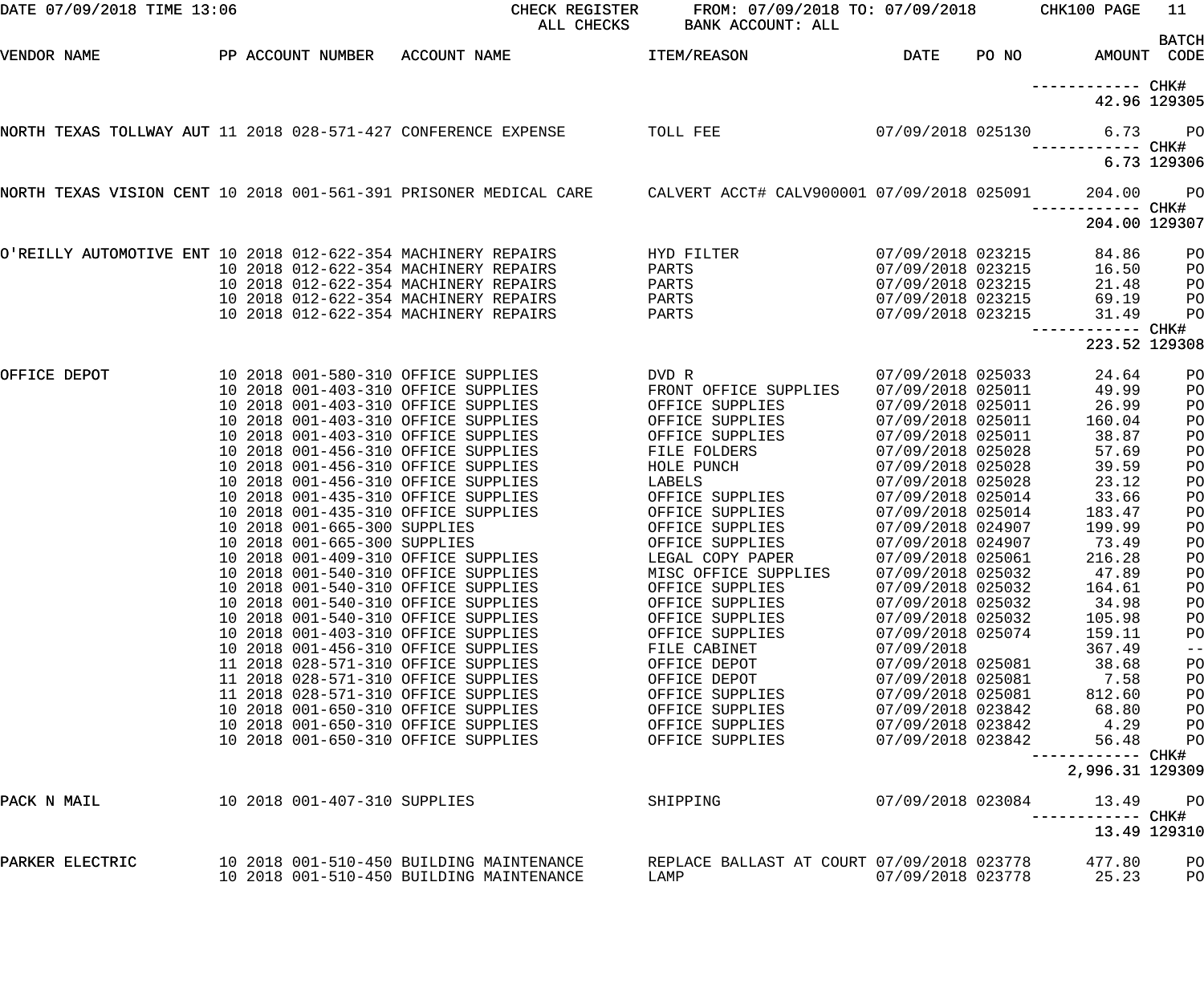| DATE 07/09/2018 TIME 13:06                                       |  |                              | CHECK REGISTER<br>ALL CHECKS                                                                             | FROM: 07/09/2018 TO: 07/09/2018 CHK100 PAGE<br>BANK ACCOUNT: ALL |                                        |       |                                                  | 12           |
|------------------------------------------------------------------|--|------------------------------|----------------------------------------------------------------------------------------------------------|------------------------------------------------------------------|----------------------------------------|-------|--------------------------------------------------|--------------|
| VENDOR NAME                                                      |  | PP ACCOUNT NUMBER            | ACCOUNT NAME                                                                                             | ITEM/REASON                                                      | DATE                                   | PO NO | AMOUNT CODE                                      | <b>BATCH</b> |
|                                                                  |  |                              | 10 2018 001-510-450 BUILDING MAINTENANCE MINSTAL NEW CAT 6 CABLING 07/09/2018 023778 1,023.50 PO         |                                                                  |                                        |       |                                                  |              |
|                                                                  |  |                              |                                                                                                          |                                                                  |                                        |       | 1,526.53 129311                                  |              |
| PAST AND BLAST INC 10 2018 001-552-459 AMMUNITION                |  |                              |                                                                                                          | AMMO                                                             | 07/09/2018 024516                      |       | 119.56<br>—————————— CHK#                        | <b>PO</b>    |
|                                                                  |  |                              |                                                                                                          |                                                                  |                                        |       | 119.56 129312                                    |              |
| PETTIT MACHINERY, INC 10 2018 011-621-354 MACHINERY REPAIRS      |  |                              |                                                                                                          | PARTS                                                            | 07/09/2018 024893                      |       | 337.00                                           | PO           |
|                                                                  |  |                              | 10 2018 013-623-354 MACHINERY REPAIRS                                                                    | HUB                                                              | 07/09/2018 024894<br>07/09/2018 024896 |       | 219.86                                           | PO           |
|                                                                  |  |                              | 10 2018 012-622-354 MACHINERY REPAIRS                                                                    | PARTS                                                            |                                        |       | 136.60                                           | PO           |
|                                                                  |  |                              | 10 2018 013-623-354 MACHINERY REPAIRS                                                                    | PARTS                                                            | 07/09/2018 024894                      |       | 66.01                                            | PO           |
|                                                                  |  |                              |                                                                                                          |                                                                  |                                        |       | ------------ CHK#<br>759.47 129313               |              |
| PIAZZA CONSTRUCTION LLC 10 2018 011-621-501 CAPITAL IMPROVEMENTS |  |                              |                                                                                                          | PAY APP #5                                                       |                                        |       | 07/09/2018 023360 175,050.53<br>----------- CHK# | <b>PO</b>    |
|                                                                  |  |                              |                                                                                                          |                                                                  |                                        |       | 175,050.53 129314                                |              |
|                                                                  |  |                              | PINNACLE HEALTH TECHNOL 10 2018 001-498-490 PRE-EMPLOYMENT PHYSICALS                                     | GARCIA PHYSICAL                                                  | 07/09/2018 024851                      |       | 150.00                                           | PO           |
|                                                                  |  |                              | 10 2018 001-498-490 PRE-EMPLOYMENT PHYSICALS                                                             | GARCIA DRUG SCREEN                                               | 07/09/2018 024851                      |       | 65.00                                            | PO           |
|                                                                  |  |                              | 11 2018 028-571-499 MISCELLANEOUS                                                                        | DRUG SCREEN                                                      | 07/09/2018 024910                      |       | 65.00                                            | PO           |
|                                                                  |  |                              | 11 2018 028-571-499 MISCELLANEOUS                                                                        | PHYSICAL                                                         | 07/09/2018 024910                      |       | 150.00                                           | PO           |
|                                                                  |  |                              | 10 2018 012-622-490 PHYSICALS & CDL TESTING                                                              | KING PHYSICAL                                                    | 07/09/2018 024945                      |       | 150.00                                           | PO           |
|                                                                  |  | 10 2018 001-561-490 PHYSICAL |                                                                                                          | WADE PHYSICAL                                                    | 07/09/2018 024973                      |       | 150.00                                           | PO           |
|                                                                  |  | 10 2018 001-561-490 PHYSICAL |                                                                                                          | WADE DRUG SCREEN                                                 | 07/09/2018 024973                      |       | 65.00                                            | PO           |
|                                                                  |  |                              | 10 2018 001-540-490 EMPLOYEE PHY. & MED.                                                                 | EMPLOYEE PHYSICALS                                               | 07/09/2018 023104                      |       | 860.00<br>------------ CHK#                      | PO           |
|                                                                  |  |                              |                                                                                                          |                                                                  |                                        |       | 1,655.00 129315                                  |              |
| PINNACLE TOWERS LLC                                              |  |                              | 10 2018 001-407-423 RADIO TOWER RENTAL                                                                   | <b>JULY 2018</b>                                                 | 07/09/2018 023274                      |       | 519.73                                           | <b>PO</b>    |
|                                                                  |  |                              |                                                                                                          |                                                                  |                                        |       | 519.73 129316                                    |              |
| POWER PLAN OIB                                                   |  |                              | 10 2018 013-623-354 MACHINERY REPAIRS                                                                    | PARTS                                                            | 07/09/2018 023055                      |       | 465.82 PO                                        |              |
|                                                                  |  |                              | 10 2018 013-623-354 MACHINERY REPAIRS                                                                    | CREDIT MEMO                                                      | 07/09/2018                             |       | $313.92- -$                                      |              |
|                                                                  |  |                              |                                                                                                          |                                                                  |                                        |       | 151.90 129317                                    |              |
| PROFESSIONAL FILLING SY 11 2018 028-571-310 OFFICE SUPPLIES      |  |                              |                                                                                                          | OFFICE SUPPLIES 07/09/2018 24917                                 |                                        |       | $465.60 - -$<br>---------- CHK# <sup> </sup>     |              |
|                                                                  |  |                              |                                                                                                          |                                                                  |                                        |       | 465.60 129318                                    |              |
|                                                                  |  |                              | PROFFER JEREMY 10 2018 011-621-457 MACHINERY & EQUIP-NON CAPI SNAP ON ECO PLUS AC REVO 07/09/2018 025083 |                                                                  |                                        |       | 1,100.00 PO                                      |              |
|                                                                  |  |                              |                                                                                                          |                                                                  |                                        |       | --------- CHK#<br>1,100.00 129319                |              |
| PROTECTION ONE ALARM MO 10 2018 001-409-460 RENT                 |  |                              |                                                                                                          | <b>JULY 2018</b>                                                 | 07/09/2018 023273                      |       | 66.08 PO<br>----------- CHK#                     |              |
|                                                                  |  |                              |                                                                                                          |                                                                  |                                        |       | 66.08 129320                                     |              |
| QUALIFICAITON TARGETS I 10 2018 001-560-499 MISCELLANEOUS        |  |                              |                                                                                                          | SHIPPING                                                         | 07/09/2018 025064                      |       | 315.00 PO                                        |              |
|                                                                  |  |                              |                                                                                                          |                                                                  |                                        |       | 315.00 129321                                    |              |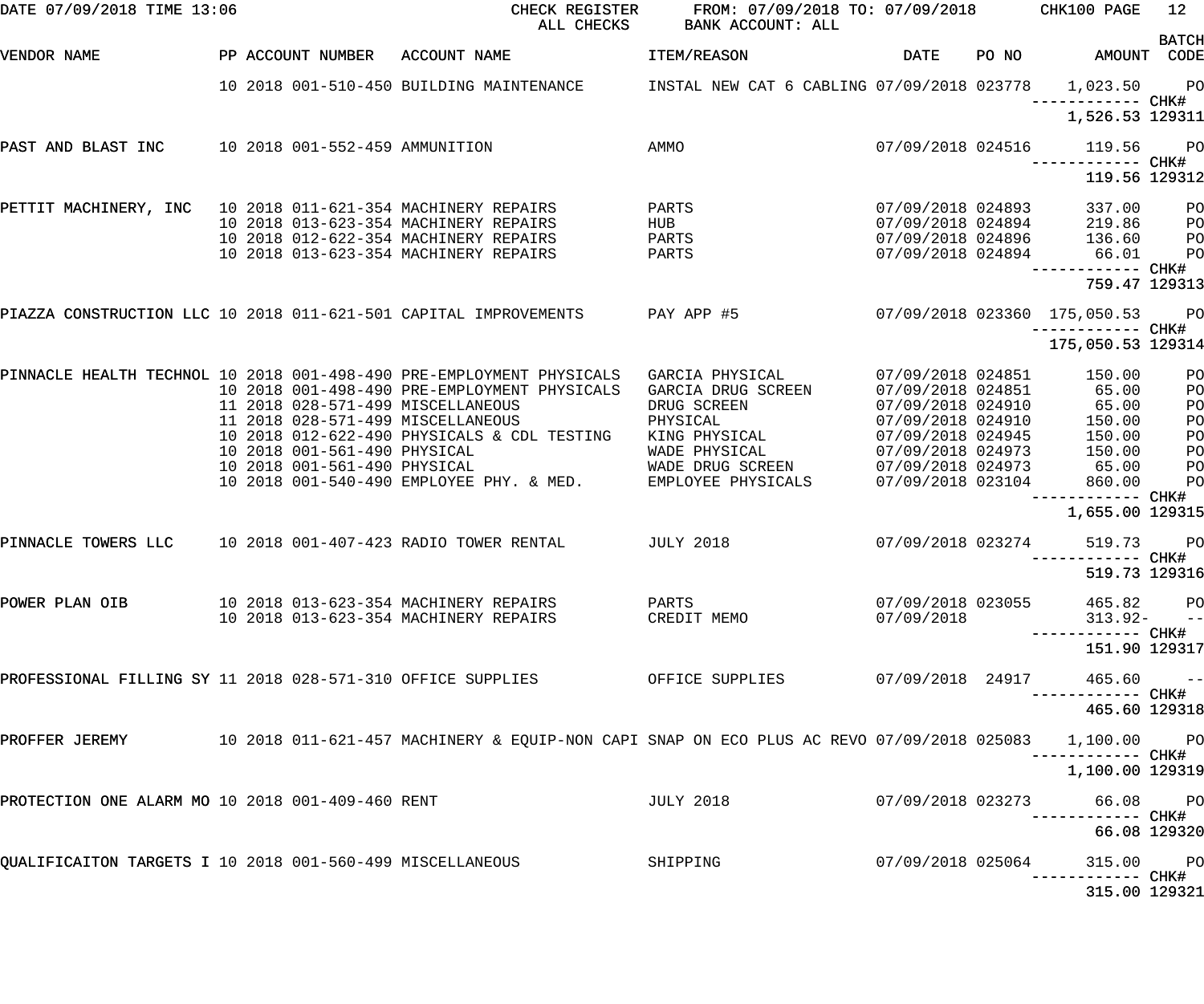| DATE 07/09/2018 TIME 13:06 |  |  |
|----------------------------|--|--|
|                            |  |  |

CHECK REGISTER FROM:  $07/09/2018$  TO:  $07/09/2018$  CHK100 PAGE 13<br>ALL CHECKS BANK ACCOUNT: ALL BANK ACCOUNT: ALL

|                                                                |  |                                                                                        |                                                                                                                                                                                                                                                                                                                                                                                      |                                                                                                                                                                                                                                      |                                                                                                                                                                                                                                                                                       |       |                                                                                                                                                | <b>BATCH</b>                                                               |
|----------------------------------------------------------------|--|----------------------------------------------------------------------------------------|--------------------------------------------------------------------------------------------------------------------------------------------------------------------------------------------------------------------------------------------------------------------------------------------------------------------------------------------------------------------------------------|--------------------------------------------------------------------------------------------------------------------------------------------------------------------------------------------------------------------------------------|---------------------------------------------------------------------------------------------------------------------------------------------------------------------------------------------------------------------------------------------------------------------------------------|-------|------------------------------------------------------------------------------------------------------------------------------------------------|----------------------------------------------------------------------------|
| VENDOR NAME                                                    |  |                                                                                        | PP ACCOUNT NUMBER ACCOUNT NAME                                                                                                                                                                                                                                                                                                                                                       | ITEM/REASON                                                                                                                                                                                                                          | DATE                                                                                                                                                                                                                                                                                  | PO NO | <b>AMOUNT</b>                                                                                                                                  | CODE                                                                       |
| RED RIVER FARM CO-OP IN 10 2018 001-510-330 FUEL               |  | 10 2018 012-622-330 FUEL & OIL<br>10 2018 001-407-330 FUEL<br>10 2018 001-476-330 FUEL | 10 2018 001-510-330 FUEL<br>10 2018 011-621-330 FUEL & OIL<br>10 2018 001-551-330 FUEL<br>10 2018 001-475-330 FUEL<br>10 2018 001-560-330 FUEL<br>10 2018 001-540-330 FUEL<br>11 2018 028-571-330 FUEL<br>10 2018 014-624-330 FUEL<br>11 2018 028-5/1-330 FUEL & OIL<br>10 2018 014-624-330 FUEL & OIL<br>10 2018 013-623-330 FUEL & OIL<br>10 2018 013-623-501 CAPITAL IMPROVEMENTS | <b>JUNE 2018</b><br><b>JUNE 2018</b><br><b>JUNE 2018</b><br><b>JUNE 2018</b><br><b>JUNE 2018</b><br><b>JUNE 2018</b><br>JUNE 2018<br>JUNE 2018<br><b>JUNE 2018</b><br>FUEL TANK<br><b>JUNE 2018</b><br>JUNE 2018<br><b>JUNE 2018</b> | 07/09/2018 022929<br>07/09/2018 023143<br>07/09/2018 023257<br>07/09/2018 023540<br>07/09/2018 023187<br>07/09/2018 023099<br>07/09/2018 022690<br>07/09/2018 022900 16,292.81<br>07/09/2018 023049<br>07/09/2018 024237 24,967.00<br>07/09/2018 023219 3,754.15<br>07/09/2018 023082 |       | 206.51<br>4,039.09<br>116.00<br>42.15<br>10,481.85<br>5,188.66<br>141.25<br>9,550.28<br>264.73<br>07/09/2018 023267 147.56<br>----------- CHK# | PO<br>PO<br>PO<br>PO<br>PO<br>PO<br>PO<br>PO<br>PO<br>PO<br>PO<br>PO<br>PO |
|                                                                |  |                                                                                        |                                                                                                                                                                                                                                                                                                                                                                                      |                                                                                                                                                                                                                                      |                                                                                                                                                                                                                                                                                       |       | 75,192.04 129322                                                                                                                               |                                                                            |
| REED WES                                                       |  |                                                                                        |                                                                                                                                                                                                                                                                                                                                                                                      | 10 2018 001-540-432 TRAINING EMS EVOLUTION CONFERENCE 07/09/2018                                                                                                                                                                     |                                                                                                                                                                                                                                                                                       |       | 155.00<br>------------ CHK#                                                                                                                    | $\sim$ $ -$                                                                |
|                                                                |  |                                                                                        |                                                                                                                                                                                                                                                                                                                                                                                      |                                                                                                                                                                                                                                      |                                                                                                                                                                                                                                                                                       |       | 155.00 129323                                                                                                                                  |                                                                            |
| REEVES LORI E ATTY 10 2018 001-409-495 TRIAL EXPENSE           |  |                                                                                        |                                                                                                                                                                                                                                                                                                                                                                                      | ITIO TAF & PGD                                                                                                                                                                                                                       | 07/09/2018                                                                                                                                                                                                                                                                            |       | 200.00                                                                                                                                         | $\sim$ $ -$                                                                |
|                                                                |  |                                                                                        |                                                                                                                                                                                                                                                                                                                                                                                      |                                                                                                                                                                                                                                      |                                                                                                                                                                                                                                                                                       |       | ------------ CHK#<br>200.00 129324                                                                                                             |                                                                            |
| REFINERY ROAD VET CLINI 10 2018 001-560-407 ESTRAY             |  |                                                                                        |                                                                                                                                                                                                                                                                                                                                                                                      | BOARDING AND EXAM                                                                                                                                                                                                                    | 07/09/2018 023144                                                                                                                                                                                                                                                                     |       | 540.00                                                                                                                                         | PO                                                                         |
|                                                                |  |                                                                                        |                                                                                                                                                                                                                                                                                                                                                                                      |                                                                                                                                                                                                                                      |                                                                                                                                                                                                                                                                                       |       | ------------ CHK#<br>540.00 129325                                                                                                             |                                                                            |
| REINERT PAPER & CHEMICA 10 2018 001-561-337 CLEANING SUPPLIES  |  |                                                                                        | 10 2018 001-561-337 CLEANING SUPPLIES<br>10 2018 001-561-337 CLEANING SUPPLIES<br>10 2018 001-561-338 KITCHEN SUPPLIES                                                                                                                                                                                                                                                               | CLEANING<br>CLEANING<br>CLEANING<br>KITCHEN SUPPLY                                                                                                                                                                                   | 07/09/2018 025044<br>07/09/2018 025044<br>07/09/2018 025106<br>07/09/2018 025106                                                                                                                                                                                                      |       | 291.60<br>229.93<br>802.48<br>234.65<br>----------- CHK#                                                                                       | PO<br>PO<br>PO<br>PO                                                       |
|                                                                |  |                                                                                        |                                                                                                                                                                                                                                                                                                                                                                                      |                                                                                                                                                                                                                                      |                                                                                                                                                                                                                                                                                       |       | 1,558.66 129326                                                                                                                                |                                                                            |
| REITER KIMBERLY                                                |  | 10 2018 001-650-425 MILEAGE                                                            |                                                                                                                                                                                                                                                                                                                                                                                      | MILEAGE JUNE 2018                                                                                                                                                                                                                    | 07/09/2018                                                                                                                                                                                                                                                                            |       | 14.71                                                                                                                                          | $\sim$ $ -$                                                                |
|                                                                |  |                                                                                        |                                                                                                                                                                                                                                                                                                                                                                                      |                                                                                                                                                                                                                                      |                                                                                                                                                                                                                                                                                       |       | 14.71 129327                                                                                                                                   |                                                                            |
| ROBBERY INVESTIGATORS O 10 2018 001-560-429 TRAINING & SCHOOLS |  |                                                                                        |                                                                                                                                                                                                                                                                                                                                                                                      | TRAINING FULLER AND CRUM 07/09/2018 025086                                                                                                                                                                                           |                                                                                                                                                                                                                                                                                       |       | 590.00<br>----------- CHK#                                                                                                                     | PO                                                                         |
|                                                                |  |                                                                                        |                                                                                                                                                                                                                                                                                                                                                                                      |                                                                                                                                                                                                                                      |                                                                                                                                                                                                                                                                                       |       | 590.00 129328                                                                                                                                  |                                                                            |
| ROMCO EQUIPMENT CO                                             |  |                                                                                        | 10 2018 012-622-354 MACHINERY REPAIRS<br>10 2018 012-622-354 MACHINERY REPAIRS<br>10 2018 012-622-354 MACHINERY REPAIRS<br>10 2018 012-622-354 MACHINERY REPAIRS<br>10 2018 012-622-354 MACHINERY REPAIRS                                                                                                                                                                            | GEAR SHIFTER<br>GEAR SHIFTER<br>GEAR SHIFTER<br>CREDIT MEMO<br>CREDIT MEMO                                                                                                                                                           | 07/09/2018 023218<br>07/09/2018 023218<br>07/09/2018 023218<br>07/09/2018<br>07/09/2018                                                                                                                                                                                               |       | 370.88<br>774.89<br>2,149.79<br>355.28-<br>$1,696.94-$                                                                                         | PO<br>PO<br>PO<br>$ -$<br>$-$                                              |
|                                                                |  |                                                                                        |                                                                                                                                                                                                                                                                                                                                                                                      |                                                                                                                                                                                                                                      |                                                                                                                                                                                                                                                                                       |       | 1,243.34 129329                                                                                                                                |                                                                            |
| ROOKER ASPHALT COMPANY 10 2018 012-622-312 ROAD OIL            |  |                                                                                        |                                                                                                                                                                                                                                                                                                                                                                                      | MC 800                                                                                                                                                                                                                               | 07/09/2018 023231                                                                                                                                                                                                                                                                     |       | 25,592.70<br>------------ CHK#                                                                                                                 | PO                                                                         |
|                                                                |  |                                                                                        |                                                                                                                                                                                                                                                                                                                                                                                      |                                                                                                                                                                                                                                      |                                                                                                                                                                                                                                                                                       |       | 25,592.70 129330                                                                                                                               |                                                                            |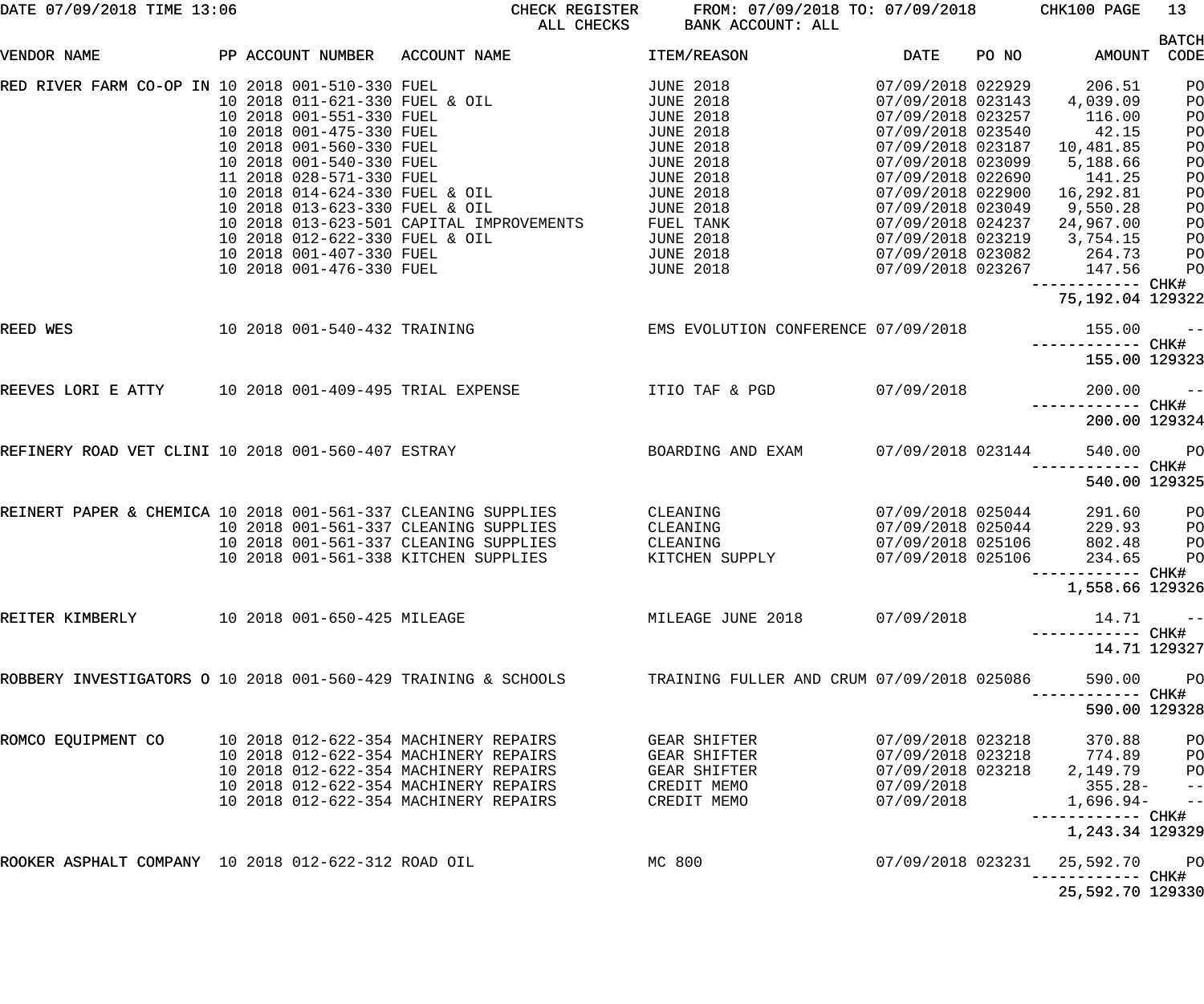| DATE 07/09/2018 TIME 13:06                                        |  |                             | CHECK REGISTER<br>ALL CHECKS                                                                                                                                                               | FROM: 07/09/2018 TO: 07/09/2018 CHK100 PAGE<br>BANK ACCOUNT: ALL                                                            |                                        |       |                                    | 14                                        |
|-------------------------------------------------------------------|--|-----------------------------|--------------------------------------------------------------------------------------------------------------------------------------------------------------------------------------------|-----------------------------------------------------------------------------------------------------------------------------|----------------------------------------|-------|------------------------------------|-------------------------------------------|
| VENDOR NAME                                                       |  | PP ACCOUNT NUMBER           | ACCOUNT NAME                                                                                                                                                                               | ITEM/REASON                                                                                                                 | <b>DATE</b>                            | PO NO | AMOUNT CODE                        | <b>BATCH</b>                              |
| SCHAD & PULTE WELDING S 10 2018 001-540-347 OXYGEN                |  | 10 2018 001-540-347 OXYGEN  |                                                                                                                                                                                            | OXYGEN<br>OXYGEN                                                                                                            | 07/09/2018 023094<br>07/09/2018 023094 |       | 80.00<br>80.00                     | PO<br>PO                                  |
|                                                                   |  |                             |                                                                                                                                                                                            |                                                                                                                             |                                        |       | —————————— CHK#<br>160.00 129331   |                                           |
| SCHILLING TIRE & LUBE L 10 2018 014-624-303 TIRES & TIRE REPAIRS  |  |                             |                                                                                                                                                                                            | TUBES                                                                                                                       | 07/09/2018 022896                      |       | 44.97 PO                           |                                           |
|                                                                   |  |                             |                                                                                                                                                                                            |                                                                                                                             |                                        |       | 44.97 129332                       |                                           |
| SCOTT MERRIMAN INC                                                |  |                             | 10 2018 001-403-310 OFFICE SUPPLIES<br>10 2018 001-403-310 OFFICE SUPPLIES<br>10 2018 001-499-300 VOTER CERTIFICATES                                                                       | FREIGHT CHARGE<br>MARRIAGE LIC. PAPER<br>MARRIAGE LIC. PAPER 07/09/2018 025017<br>6000 VOTER CERTIFICATES 07/09/2018 025037 | 07/09/2018 025017                      |       | 40.00<br>489.00<br>606.39          | P <sub>O</sub><br>$P$ O<br>P <sub>O</sub> |
|                                                                   |  |                             |                                                                                                                                                                                            |                                                                                                                             |                                        |       | —————————— CHK#<br>1,135.39 129333 |                                           |
|                                                                   |  |                             | SECOND COURT OF APPEALS 10 2018 001-208-150 DUE TO 2ND COURT OF APPEAL COURT OF APPEALS CC 07/09/2018<br>10 2018 001-208-150 DUE TO 2ND COURT OF APPEAL APPELLATE JUDICIAL SYSY 07/09/2018 |                                                                                                                             |                                        |       | 95.00<br>260.00                    | $- -$<br>$ -$                             |
|                                                                   |  |                             |                                                                                                                                                                                            |                                                                                                                             |                                        |       | 355.00 129334                      |                                           |
| SECRETARY OF STATE ELEC 10 2018 001-499-427 CONFERENCE            |  |                             |                                                                                                                                                                                            | REG FEE JULY 30-AUG 1 20 07/09/2018 025094                                                                                  |                                        |       | 420.00<br>----------- CHK#         | <b>PO</b>                                 |
|                                                                   |  |                             |                                                                                                                                                                                            |                                                                                                                             |                                        |       | 420.00 129335                      |                                           |
| SELF RADIO INC                                                    |  |                             | 10 2018 013-623-499 MISCELLANEOUS                                                                                                                                                          | BATTERIES FOR HANDHELDS 07/09/2018 025066                                                                                   |                                        |       | 180.00                             | <b>PO</b>                                 |
|                                                                   |  |                             |                                                                                                                                                                                            |                                                                                                                             |                                        |       | 180.00 129336                      |                                           |
| SHERMAN RADIOLOGY ASSOC 10 2018 001-561-391 PRISONER MEDICAL CARE |  |                             | 10 2018 001-561-391 PRISONER MEDICAL CARE                                                                                                                                                  | MITCHELL ACCT# SRA.NT143 07/09/2018 025092<br>CARLTON ACCT# SRA.NT1429 07/09/2018 025092                                    |                                        |       | 9.07<br>130.83                     | PO<br>PO                                  |
|                                                                   |  |                             | 10 2018 001-561-391 PRISONER MEDICAL CARE                                                                                                                                                  | CARLTON ACCT# SRA.NT1454 07/09/2018 025092                                                                                  |                                        |       | 42.19                              | PO                                        |
|                                                                   |  |                             | 10 2018 001-561-391 PRISONER MEDICAL CARE                                                                                                                                                  | CARLTON ACCT#SRA.NT14774 07/09/2018 025132                                                                                  |                                        |       | 95.21                              | PO                                        |
|                                                                   |  |                             | 10 2018 001-561-391 PRISONER MEDICAL CARE                                                                                                                                                  | TINNER ACCT# SRA.NT14769 07/09/2018 025132                                                                                  |                                        |       | 9.07 PO<br>-------- CHK#           |                                           |
|                                                                   |  |                             |                                                                                                                                                                                            |                                                                                                                             |                                        |       | 286.37 129337                      |                                           |
|                                                                   |  |                             | SHIPMAN COMMUNICATIONS 10 2018 011-621-501 CAPITAL IMPROVEMENTS RADIO TOWER FOR NEW BARN 07/09/2018 023100                                                                                 |                                                                                                                             |                                        |       | 310.00                             | <b>PO</b>                                 |
|                                                                   |  |                             |                                                                                                                                                                                            |                                                                                                                             |                                        |       | 310.00 129338                      |                                           |
| SIMMONS SHAWN                                                     |  |                             | 10 2018 001-409-400 COURT APPOINTED ATTORNEYS ST VS MARTEAKKA HOUSTON 07/09/2018<br>10 2018 001-409-400 COURT APPOINTED ATTORNEYS ST VS RONICA GUY                                         |                                                                                                                             | 07/09/2018                             |       | $675.00$ --<br>375.00 --           |                                           |
|                                                                   |  |                             |                                                                                                                                                                                            |                                                                                                                             |                                        |       | 1,050.00 129339                    |                                           |
| SLOOP ANGIE                                                       |  |                             | 10 2018 001-499-425 MILEAGE                                                                                                                                                                | MILEAGE MAY 2018                                                                                                            | 07/09/2018                             |       | 9.16                               | $\frac{-}{1}$                             |
|                                                                   |  | 10 2018 001-499-425 MILEAGE |                                                                                                                                                                                            | MILEAGE JUNE 2018                                                                                                           | 07/09/2018                             |       | 8.45<br>----------- CHK#           |                                           |
|                                                                   |  |                             |                                                                                                                                                                                            |                                                                                                                             |                                        |       | 17.61 129340                       |                                           |
|                                                                   |  |                             | SOUTHERN COMPUTER WAREH 10 2018 001-561-457 MACHINERY & EQUIP-NON CAPI SCANNER FI7160 67/09/2018 025049                                                                                    |                                                                                                                             |                                        |       | 891.67 PO                          |                                           |
|                                                                   |  |                             |                                                                                                                                                                                            |                                                                                                                             |                                        |       | 891.67 129341                      |                                           |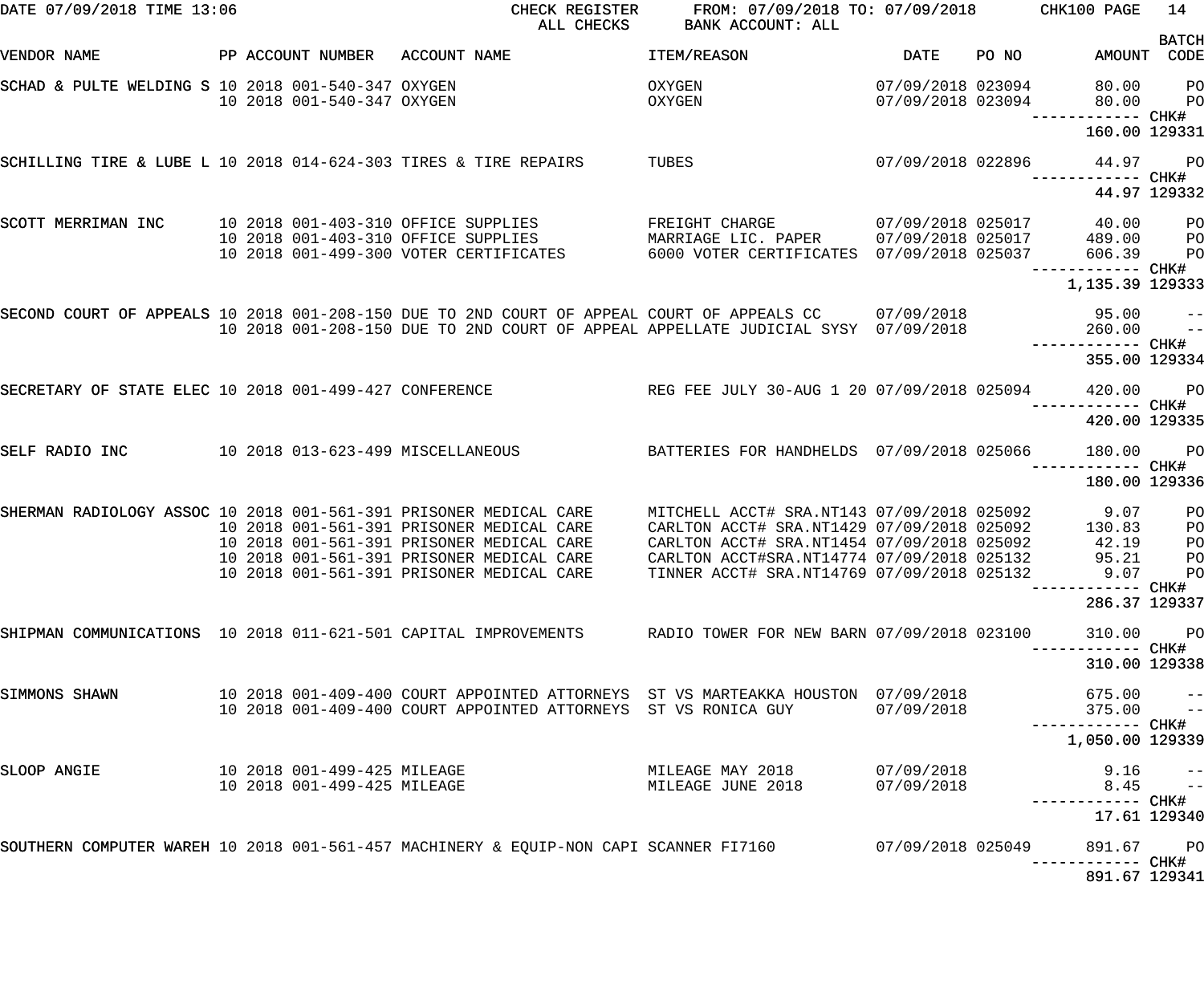| DATE 07/09/2018 TIME 13:06                                       |  |                               | CHECK REGISTER<br>ALL CHECKS                                                                                                            | FROM: 07/09/2018 TO: 07/09/2018<br>BANK ACCOUNT: ALL                                                                                   |                          |       | CHK100 PAGE                        | 15                                     |
|------------------------------------------------------------------|--|-------------------------------|-----------------------------------------------------------------------------------------------------------------------------------------|----------------------------------------------------------------------------------------------------------------------------------------|--------------------------|-------|------------------------------------|----------------------------------------|
| VENDOR NAME                                                      |  | PP ACCOUNT NUMBER             | ACCOUNT NAME                                                                                                                            | ITEM/REASON                                                                                                                            | <b>DATE</b>              | PO NO | AMOUNT CODE                        | <b>BATCH</b>                           |
| SOUTHERN TIRE MART                                               |  |                               | 10 2018 013-623-303 TIRES & TIRE REPAIRS                                                                                                | TIRES                                                                                                                                  | 07/09/2018 022917        |       | 2,166.80<br>—————————— CHK#        | PO <sub>1</sub>                        |
|                                                                  |  |                               |                                                                                                                                         |                                                                                                                                        |                          |       | 2,166.80 129342                    |                                        |
| SOUTHWEST ARCHITECTS IN 10 2018 011-621-501 CAPITAL IMPROVEMENTS |  |                               |                                                                                                                                         | <b>JUNE 2018</b>                                                                                                                       | 07/09/2018 023361        |       | 1,460.84 PO<br>—————————— CHK#     |                                        |
|                                                                  |  |                               |                                                                                                                                         |                                                                                                                                        |                          |       | 1,460.84 129343                    |                                        |
|                                                                  |  | 10 2018 041-650-310 SUPPLIES  | SPARKLETTS AND SIERRA S 10 2018 001-465-185 DISTRICT PETIT JURY                                                                         | BOTTLED WATER FOR DISTRI 07/09/2018 025112<br>WATER                                                                                    | 07/09/2018 023016        |       | 3.88<br>15.84                      | P <sub>O</sub><br>P <sub>O</sub>       |
|                                                                  |  |                               |                                                                                                                                         |                                                                                                                                        |                          |       | —————————— CHK#<br>19.72 129344    |                                        |
| SUDDENLINK                                                       |  | 10 2018 001-540-420 TELEPHONE |                                                                                                                                         | 305 S CHESTNUT                                                                                                                         | 07/09/2018               |       | 131.10                             | $ -$                                   |
|                                                                  |  |                               |                                                                                                                                         |                                                                                                                                        |                          |       | 131.10 129345                      |                                        |
| SULLIVANT BILL ATTY                                              |  |                               | 10 2018 001-409-400 COURT APPOINTED ATTORNEYS ST VS NATHAN W HUGHES<br>10 2018 001-409-400 COURT APPOINTED ATTORNEYS ST VS DAVIS D YORK |                                                                                                                                        | 07/09/2018<br>07/09/2018 |       | 340.00<br>320.00                   | $\qquad \qquad -$<br>$\qquad \qquad -$ |
|                                                                  |  |                               |                                                                                                                                         |                                                                                                                                        |                          |       | 660.00 129346                      |                                        |
| SUMMIT TRUCK GROUP                                               |  |                               | 10 2018 014-624-354 MACHINERY REPAIRS                                                                                                   | CONDENSER                                                                                                                              | 07/09/2018 022916        |       | 494.68                             | $P$ O                                  |
|                                                                  |  |                               |                                                                                                                                         |                                                                                                                                        |                          |       | ------------ CHK#<br>494.68 129347 |                                        |
| TAC UNEMPLOYMENT FUND                                            |  |                               | 10 2018 001-409-204 UNEMPLOYMENT INSURANCE<br>10 2018 011-621-204 UNEMPLOYMENT INSURANCE<br>10 2018 012-622-204 UNEMPLOYMENT INSURANCE  | QTR ENDING 6/30/2018 GEN 07/09/2018 025105<br>QTR ENDING 6/30/2018 R&B 07/09/2018 025105<br>OTR ENDING 6/30/2018 R&B 07/09/2018 025105 |                          |       | 7,890.32<br>296.19<br>353.24       | PO<br>PO<br>PO                         |
|                                                                  |  |                               | 10 2018 013-623-204 UNEMPLOYMENT INSURANCE<br>10 2018 014-624-204 UNEMPLOYMENT INSURANCE                                                | OTR ENDING 6/30/2018 R&B 07/09/2018 025105                                                                                             |                          |       | 321.59                             | PO                                     |
|                                                                  |  |                               | 11 2018 020-570-204 UNEMPLOYMENT INSURANCE                                                                                              | QTR ENDING 6/30/2018 R&B 07/09/2018 025105<br>QTR ENDING 6/30/2018 JUV 07/09/2018 025105                                               |                          |       | 368.49<br>159.93                   | PO<br>PO                               |
|                                                                  |  |                               | 10 2018 032-450-204 UNEMPLOYMENT<br>11 2018 029-571-204 UNEMPLOYMENT INS                                                                | QTR ENDING 6/30/2018 REC 07/09/2018 025105<br>QTR ENDING 6/30/2018 CCP 07/09/2018 025105                                               |                          |       | 9.65<br>46.68                      | P <sub>O</sub><br>P <sub>O</sub>       |
|                                                                  |  |                               | 11 2018 028-571-204 UNEMPLOYMENT INSURANCE                                                                                              | OTR ENDING 6/30/2018 AP 07/09/2018 025105                                                                                              |                          |       | 258.59<br>----------- CHK#         | P <sub>O</sub>                         |
|                                                                  |  |                               |                                                                                                                                         |                                                                                                                                        |                          |       | 9,704.68 129348                    |                                        |
| TATUM LEE                                                        |  |                               | 10 2018 001-409-400 COURT APPOINTED ATTORNEYS ST VS SAMANTHA L SIMPSON 07/09/2018                                                       |                                                                                                                                        |                          |       | 900.00                             | $-$                                    |
|                                                                  |  |                               | 10 2018 001-409-400 COURT APPOINTED ATTORNEYS ST VS GARY L WILSON                                                                       |                                                                                                                                        | 07/09/2018               |       | 405.00                             | $ -$                                   |
|                                                                  |  |                               | 10 2018 001-409-400 COURT APPOINTED ATTORNEYS<br>10 2018 001-409-400 COURT APPOINTED ATTORNEYS                                          | ST VS STEVE GUTIERREZ<br>ST VS RYAN HALEY                                                                                              | 07/09/2018<br>07/09/2018 |       | 495.00<br>370.00                   | $ -$<br>$ -$                           |
|                                                                  |  |                               |                                                                                                                                         |                                                                                                                                        |                          |       | 2,170.00 129349                    |                                        |
| TDCAA NOW TRUST FUND                                             |  |                               | 10 2018 001-475-427 CONFERENCE EXPENSE                                                                                                  | KEITH CIVIL AND CRIMINAL 07/09/2018 025095                                                                                             |                          |       | 350.00                             | P <sub>O</sub>                         |
|                                                                  |  |                               | 10 2018 001-475-427 CONFERENCE EXPENSE                                                                                                  | JIM CARTER CIVIL AND CRI 07/09/2018 025095                                                                                             |                          |       | 350.00<br>------------ CHK#        | P <sub>O</sub>                         |
|                                                                  |  |                               |                                                                                                                                         |                                                                                                                                        |                          |       | 700.00 129350                      |                                        |
|                                                                  |  |                               | TEXAS ASSOC OF COURT AD 10 2018 001-133-000 PREPAID ACCOUNTS 42ND ANNUAL TACA CONFERE 07/09/2018 025065                                 |                                                                                                                                        |                          |       | 350.00<br>-----------         CHK# | $P$ O                                  |
|                                                                  |  |                               |                                                                                                                                         |                                                                                                                                        |                          |       | 350.00 129351                      |                                        |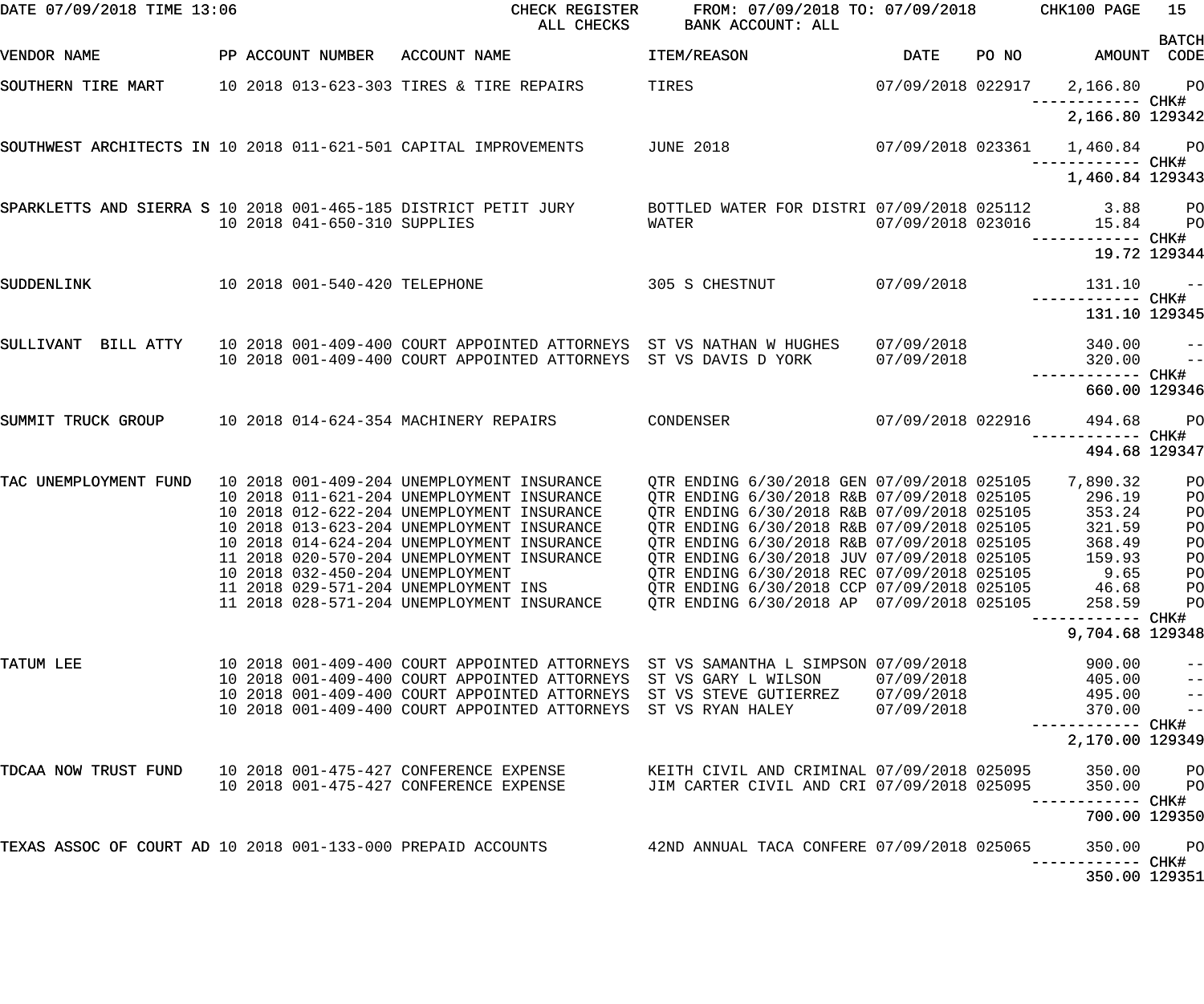| DATE 07/09/2018 TIME 13:06                                    |  |                                                                  | CHECK REGISTER<br>ALL CHECKS                                                                                                                             | FROM: 07/09/2018 TO: 07/09/2018 CHK100 PAGE<br><b>BANK ACCOUNT: ALL</b>                                                                |                                        |       |                                    | 16                                     |
|---------------------------------------------------------------|--|------------------------------------------------------------------|----------------------------------------------------------------------------------------------------------------------------------------------------------|----------------------------------------------------------------------------------------------------------------------------------------|----------------------------------------|-------|------------------------------------|----------------------------------------|
| VENDOR NAME                                                   |  | PP ACCOUNT NUMBER                                                | ACCOUNT NAME                                                                                                                                             | ITEM/REASON                                                                                                                            | <b>DATE</b>                            | PO NO | AMOUNT CODE                        | <b>BATCH</b>                           |
| TEXAS ASSOCIATION OF CO 10 2018 001-450-481 ASSN. DUES        |  | 10 2018 001-450-481 ASSN. DUES<br>10 2018 001-450-481 ASSN. DUES |                                                                                                                                                          | CDCAT MEMBER DUES - J BR 07/09/2018 025133<br>CDCAT MEMBER DUES - M GA 07/09/2018 025133<br>CDCAT MEMBER DUES - M GI 07/09/2018 025133 |                                        |       | 50.00<br>50.00<br>125.00           | P <sub>O</sub><br>PO<br>P <sub>O</sub> |
|                                                               |  |                                                                  |                                                                                                                                                          |                                                                                                                                        |                                        |       | 225.00 129352                      |                                        |
|                                                               |  |                                                                  | TEXAS DEPARTMENT OF MOT 10 2018 001-560-354 VEHICLE MAINTENANCE 2001 ISUZU RODEO 4S2CK58 07/09/2018 025070                                               |                                                                                                                                        |                                        |       |                                    | 7.50 PO                                |
|                                                               |  |                                                                  |                                                                                                                                                          |                                                                                                                                        |                                        |       |                                    | 7.50 129353                            |
| TEXAS DEPARTMENT STATE 10 2018 001-540-432 TRAINING           |  |                                                                  |                                                                                                                                                          | STATE LICENSE RENEWAL                                                                                                                  | 07/09/2018 025116                      |       | 126.00<br>----------- CHK#         | <b>PO</b>                              |
|                                                               |  |                                                                  |                                                                                                                                                          |                                                                                                                                        |                                        |       | 126.00 129354                      |                                        |
| TEXAS DEPT OF HEALTH-BV 10 2018 001-340-700 DISTRICT CLERK    |  |                                                                  |                                                                                                                                                          | ITIO A CHILD                                                                                                                           | 07/09/2018                             |       | 15.00                              | $\sim$ $ -$                            |
|                                                               |  |                                                                  |                                                                                                                                                          |                                                                                                                                        |                                        |       | 15.00 129355                       |                                        |
|                                                               |  |                                                                  | TEXAS DEPT OF PUBLIC SA 10 2018 001-498-490 PRE-EMPLOYMENT PHYSICALS ANEW HIRE BACK GROUND                                                               |                                                                                                                                        | 07/09/2018 023436                      |       | 4.00                               | $\overline{1}$                         |
|                                                               |  |                                                                  |                                                                                                                                                          |                                                                                                                                        |                                        |       |                                    | 4.00 129356                            |
|                                                               |  |                                                                  | TEXAS PARKS & WILDLIFE 10 2018 001-208-100 DUE TO TEXAS PARKS & WILDL JUSTIN R WEBSTER<br>10 2018 001-208-100 DUE TO TEXAS PARKS & WILDL STACIE E WIMMER |                                                                                                                                        | 07/09/2018<br>07/09/2018               |       | 170.00<br>106.25                   | $ -$<br>$\qquad \qquad -$              |
|                                                               |  |                                                                  | 10 2018 001-208-100 DUE TO TEXAS PARKS & WILDL DERAL L WYCHE                                                                                             |                                                                                                                                        | 07/09/2018                             |       | 42.50                              | $\frac{1}{2}$                          |
|                                                               |  |                                                                  | 10 2018 001-208-100 DUE TO TEXAS PARKS & WILDL DAVID EGGLESTON                                                                                           |                                                                                                                                        | 07/09/2018                             |       | 85.00                              | $\frac{1}{2}$                          |
|                                                               |  |                                                                  | 10 2018 001-208-100 DUE TO TEXAS PARKS & WILDL DAVIS EGGLESTON                                                                                           |                                                                                                                                        | 07/09/2018                             |       | 170.00                             | $-$                                    |
|                                                               |  |                                                                  |                                                                                                                                                          |                                                                                                                                        |                                        |       | ------------ CHK#<br>573.75 129357 |                                        |
| TEXAS STAR EMBROIDERY                                         |  | 10 2018 001-540-392 UNIFORMS                                     |                                                                                                                                                          | NAME TAGS                                                                                                                              | 07/09/2018 023091                      |       | 20.00                              | PО                                     |
|                                                               |  | 10 2018 001-540-392 UNIFORMS                                     |                                                                                                                                                          | UNIFORMS                                                                                                                               | 07/09/2018 023091                      |       | 264.00                             | PO                                     |
|                                                               |  | 10 2018 001-540-392 UNIFORMS<br>10 2018 001-540-392 UNIFORMS     |                                                                                                                                                          | UNIFORMS<br>UNIFORMS                                                                                                                   | 07/09/2018 023091<br>07/09/2018 023091 |       | 84.00<br>40.00                     | P <sub>O</sub><br>PO                   |
|                                                               |  | 10 2018 001-540-392 UNIFORMS                                     |                                                                                                                                                          | UNIFORMS                                                                                                                               | 07/09/2018 023091                      |       | 54.00                              | PO                                     |
|                                                               |  | 10 2018 001-540-392 UNIFORMS                                     |                                                                                                                                                          | UNIFORMS                                                                                                                               | 07/09/2018 023091                      |       | 240.00                             | PO                                     |
|                                                               |  |                                                                  |                                                                                                                                                          |                                                                                                                                        |                                        |       |                                    |                                        |
|                                                               |  |                                                                  |                                                                                                                                                          |                                                                                                                                        |                                        |       | 702.00 129358                      |                                        |
| TEXOMA COUNCIL OF GOVER 10 2018 001-409-306 CONTRACT SERVICES |  |                                                                  |                                                                                                                                                          | <b>JUNE 2018</b>                                                                                                                       | 07/09/2018 023550                      |       | 2,333.34<br>---------- CHK#        | PO                                     |
|                                                               |  |                                                                  |                                                                                                                                                          |                                                                                                                                        |                                        |       | 2,333.34 129359                    |                                        |
| THOMPSON J R INC                                              |  | 10 2018 013-623-302 GRAVEL                                       |                                                                                                                                                          | #2 FLEX BASE                                                                                                                           | 07/09/2018 023070                      |       | 2,996.76                           | PO                                     |
|                                                               |  | 10 2018 011-621-302 GRAVEL                                       |                                                                                                                                                          | $1\ 1/2$ " CRUSHER                                                                                                                     | 07/09/2018 023193                      |       | 2,597.47                           | PO                                     |
|                                                               |  | 10 2018 011-621-302 GRAVEL                                       |                                                                                                                                                          | $1\ 1/2$ " CRUSHER                                                                                                                     | 07/09/2018 023193                      |       | 1,727.56                           | PO                                     |
|                                                               |  | 10 2018 011-621-302 GRAVEL                                       |                                                                                                                                                          | $1\frac{1}{2}$ CRUSHER                                                                                                                 | 07/09/2018 023193                      |       | 2,178.08                           | PO                                     |
|                                                               |  | 10 2018 013-623-302 GRAVEL                                       |                                                                                                                                                          | GRAVEL BLANKET                                                                                                                         | 07/09/2018 023070                      |       | 4,277.04                           | PO                                     |
|                                                               |  | 10 2018 013-623-302 GRAVEL                                       |                                                                                                                                                          | #2 FLEX BASE                                                                                                                           | 07/09/2018 023070                      |       | 996.60                             | PO                                     |
|                                                               |  |                                                                  |                                                                                                                                                          |                                                                                                                                        |                                        |       | ---------- CHK#                    |                                        |
|                                                               |  |                                                                  |                                                                                                                                                          |                                                                                                                                        |                                        |       | 14,773.51 129360                   |                                        |
| THOMSON WEST                                                  |  |                                                                  | 10 2018 001-475-390 SUBSCRIPTIONS                                                                                                                        | MAY 2018                                                                                                                               | 07/09/2018 023323                      |       | 332.00                             | PO                                     |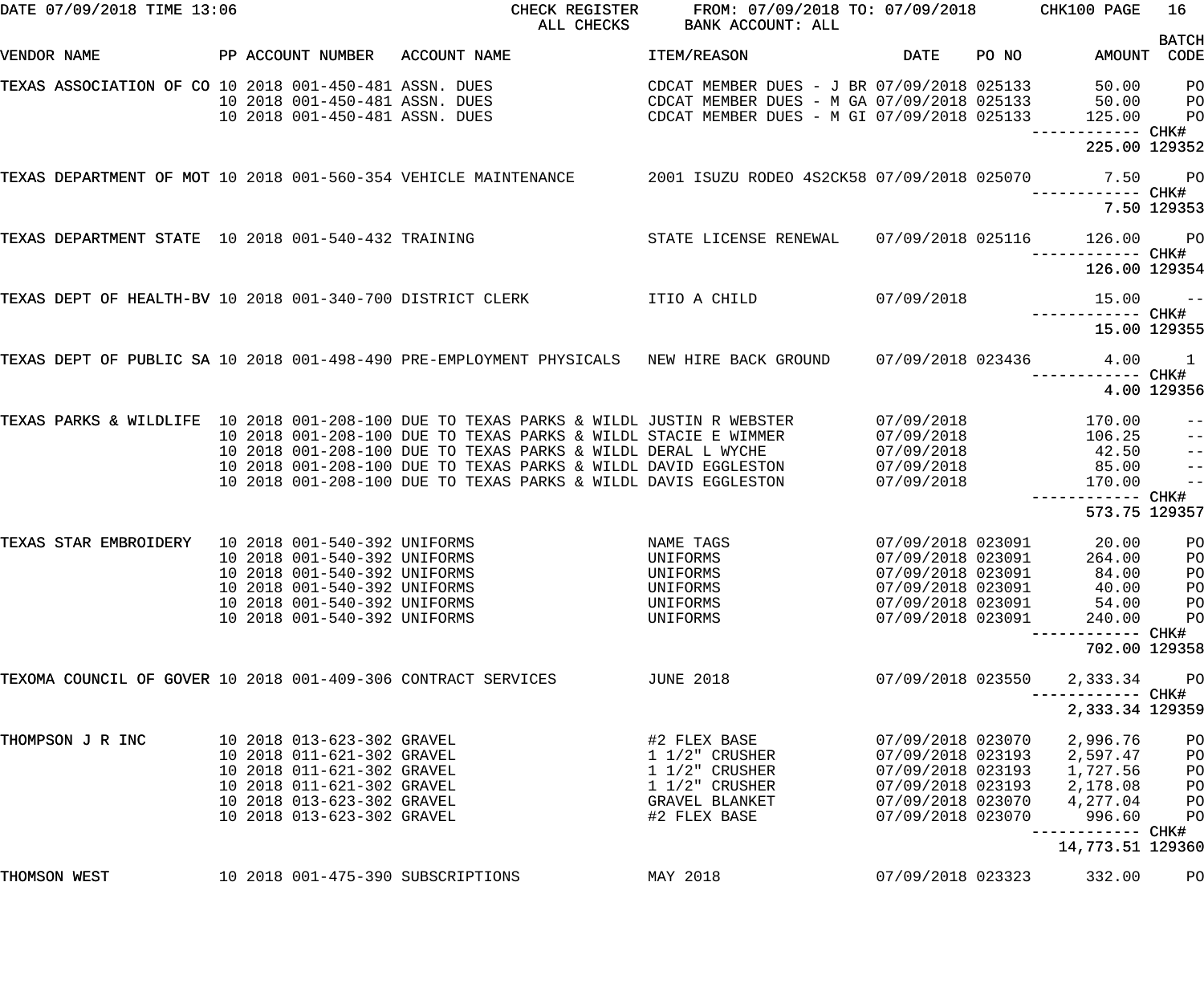| DATE 07/09/2018 TIME 13:06                                       |                               | CHECK REGISTER<br>ALL CHECKS                                                        | FROM: 07/09/2018 TO: 07/09/2018<br>BANK ACCOUNT: ALL |                                        |       | CHK100 PAGE                            | 17                               |
|------------------------------------------------------------------|-------------------------------|-------------------------------------------------------------------------------------|------------------------------------------------------|----------------------------------------|-------|----------------------------------------|----------------------------------|
| VENDOR NAME                                                      | PP ACCOUNT NUMBER             | ACCOUNT NAME                                                                        | ITEM/REASON                                          | DATE                                   | PO NO | AMOUNT CODE                            | <b>BATCH</b>                     |
|                                                                  | 10 2018 001-435-590 LAW BOOKS |                                                                                     | INVOICE 838373519                                    | 07/09/2018 025058                      |       | 56.00                                  | $P$ O                            |
|                                                                  |                               |                                                                                     |                                                      |                                        |       | 388.00 129361                          |                                  |
| TONY'S SEED & FEED INC 10 2018 013-623-300 SUPPLIES & HARDWARE   |                               | 10 2018 014-624-300 SUPPLIES & HARDWARE                                             | SUPPLIES<br>CORNERSTONE                              | 07/09/2018 023040<br>07/09/2018 022938 |       | 92.01<br>345.00                        | $P$ O<br>$P$ O                   |
|                                                                  |                               |                                                                                     |                                                      |                                        |       | 437.01 129362                          |                                  |
| TRACTOR SUPPLY PLAN 10 2018 011-621-300 SUPPLIES & HARDWARE      |                               |                                                                                     | SUPPLIES                                             | 07/09/2018 023105                      |       | 13.48                                  | <b>PO</b>                        |
|                                                                  |                               |                                                                                     |                                                      |                                        |       | ----------- CHK#<br>13.48 129363       |                                  |
|                                                                  |                               |                                                                                     | $1\,1/2$ " FLEX BASE                                 |                                        |       |                                        |                                  |
|                                                                  | 10 2018 014-624-302 GRAVEL    | TRICOUNTY MATERIALS AND 10 2018 014-624-302 GRAVEL                                  | $1\ 1/2$ " FLEX BASE                                 | 07/09/2018 022959                      |       | 07/09/2018 022959 1,110.54<br>2,781.84 | <b>PO</b><br><b>PO</b>           |
|                                                                  |                               |                                                                                     |                                                      |                                        |       | —————————— CHK#<br>3,892.38 129364     |                                  |
|                                                                  |                               | UNIFIRST HOLDINGS INC 10 2018 012-622-392 UNIFORMS - EMPLOYEES & PRI UNIFORMS       |                                                      | 07/09/2018 023226                      |       | 46.56                                  | PO                               |
|                                                                  | 10 2018 013-623-392 UNIFORMS  | 10 2018 011-621-392 UNIFORMS - EMPLOYEES & PRI UNIFORMS                             | UNIFORMS                                             | 07/09/2018 023095<br>07/09/2018 023038 |       | 42.60<br>81.10                         | 18                               |
|                                                                  |                               | 10 2018 012-622-392 UNIFORMS - EMPLOYEES & PRI UNIFORMS                             |                                                      | 07/09/2018 023226                      |       | 55.03                                  | PO<br>PO                         |
|                                                                  |                               | 10 2018 011-621-392 UNIFORMS - EMPLOYEES & PRI UNIFORMS                             |                                                      | 07/09/2018 023095                      |       | 42.60                                  | 18                               |
|                                                                  |                               |                                                                                     |                                                      |                                        |       | 267.89 129365                          |                                  |
| WAGNER SUPPLY COMPANY I 10 2018 001-510-450 BUILDING MAINTENANCE |                               |                                                                                     | FILTER                                               | 07/09/2018 022931                      |       | 9.72                                   | <b>PO</b>                        |
|                                                                  |                               |                                                                                     |                                                      |                                        |       |                                        | 9.72 129366                      |
| WALTERSCHEID CINDY                                               |                               | 10 2018 001-403-427 CONFERENCE EXPENSE                                              | VITAL STATISTICS REG CO 07/09/2018                   |                                        |       | 127.84                                 | $ -$                             |
|                                                                  |                               |                                                                                     |                                                      |                                        |       | 127.84 129367                          |                                  |
| WASTE MANAGEMENT                                                 |                               | 10 2018 012-622-301 TRASH DISPOSAL                                                  | PCT 2 TRASH                                          | 07/09/2018                             |       | 142.54                                 | $ -$                             |
|                                                                  |                               |                                                                                     |                                                      |                                        |       | 142.54 129368                          |                                  |
| WICHITA COUNTY CLERK 10 2018 001-409-475 TEMPORARY COMMITMENTS   |                               |                                                                                     | HOLLY MICHELLE ODELL OPC 07/09/2018 025128           |                                        |       | 566.00                                 | $P$ O                            |
|                                                                  |                               |                                                                                     |                                                      |                                        |       | 566.00 129369                          |                                  |
| WINWHOLESALE COMMERCIAL 10 2018 013-623-354 MACHINERY REPAIRS    |                               |                                                                                     | PARTS                                                | 07/09/2018 025053                      |       | 84.52                                  | P <sub>O</sub>                   |
|                                                                  |                               | 10 2018 001-510-450 BUILDING MAINTENANCE<br>10 2018 011-621-300 SUPPLIES & HARDWARE | CAP<br>EVAP FOAM                                     | 07/09/2018 023107                      |       | 07/09/2018 022949 6.55<br>25.64        | P <sub>O</sub><br>P <sub>O</sub> |
|                                                                  |                               |                                                                                     |                                                      |                                        |       | —————————— CHK#<br>116.71 129370       |                                  |
| XEROX CORPORATION                                                |                               | 10 2018 001-409-463 COPY MACHINE RENTAL                                             | <b>JUNE 2018</b>                                     | 07/09/2018 023314                      |       | 65.37                                  | PO                               |
|                                                                  |                               | 10 2018 001-409-463 COPY MACHINE RENTAL                                             | <b>JUNE 2018</b>                                     | 07/09/2018 023318                      |       | 146.42                                 | PO                               |
|                                                                  |                               | 10 2018 001-409-463 COPY MACHINE RENTAL                                             | <b>JUNE 2018</b>                                     | 07/09/2018 023312                      |       | 98.13                                  | PO                               |
|                                                                  |                               | 10 2018 001-409-463 COPY MACHINE RENTAL                                             | <b>JUNE 2018</b>                                     | 07/09/2018 023315                      |       | 178.26                                 | PO                               |
|                                                                  |                               | 10 2018 001-409-463 COPY MACHINE RENTAL                                             | <b>JUNE 2018</b>                                     | 07/09/2018 023313                      |       | 177.82                                 | PO                               |